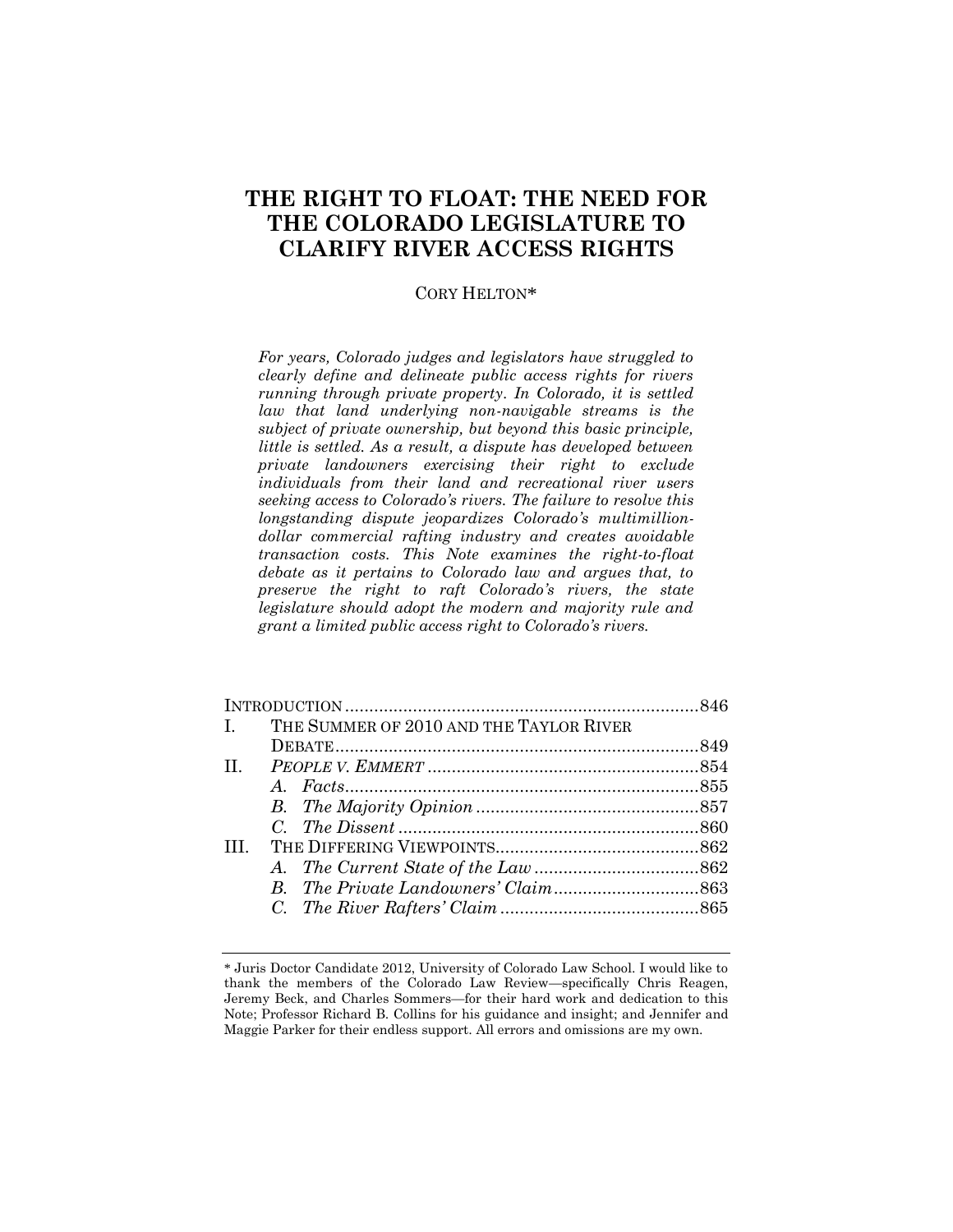| $\mathbf{I} \mathbf{V}$ | THE NEED FOR LEGISLATIVE CHANGE GRANTING THE |                                                         |  |  |
|-------------------------|----------------------------------------------|---------------------------------------------------------|--|--|
|                         |                                              |                                                         |  |  |
|                         |                                              | A. Public Policy Supports Allowing a Right to Float 866 |  |  |
|                         |                                              |                                                         |  |  |
|                         |                                              |                                                         |  |  |
|                         |                                              |                                                         |  |  |
|                         |                                              |                                                         |  |  |

**INTRODUCTION** 

*We'd go down to the river, And into the river we'd dive. Oh down to the river we'd ride*

<span id="page-1-3"></span><span id="page-1-1"></span>—Bruce Springsteen, "The River"<sup>1</sup>

<span id="page-1-0"></span>For years, Colorado judges and legislators have struggled to clearly define and delineate access rights for rivers running through private land.<sup>2</sup> Currently, public access to rivers turns on whether the river is classified as "navigable" or "nonnavigable."<sup>3</sup> A navigable river is considered state property and is therefore open to public use.<sup>4</sup> Rivers can be classified as navigable under federal or state law.<sup>5</sup> Under federal law, the Supreme Court has defined a navigable river as one "susceptible to being used as an 'avenue of commerce' in its

<span id="page-1-2"></span><sup>1</sup>. BRUCE SPRINGSTEEN, *The River*, *on* THE RIVER (Columbia Records 1980).

<sup>2</sup>. *See, e.g.*, People v. Emmert, 597 P.2d 1025, 1026 (Colo. 1979); Jessica Fender, *Navigation Rights Make a Splash in Landowner's Skirmish with River Rafters*, DENVER POST (Jan. 31, 2010), http://www.denverpost.com/ci\_14303397; Will Shoemaker, *Trouble on the Taylor*, GUNNISON TIMES (Jan. 14, 2010), http://www.gunnisontimes.com/index.php?content=C\_news&newsid=6341.

<sup>3</sup>. DAVID H. GETCHES, WATER LAW IN A NUTSHELL 234 (4th ed. 2009); Lori Potter et al., *Legal Underpinnings of the Right to Float Through Private Property in Colorado: A Reply to John Hill*, 5 U. DENV. WATER L. REV. 457, 459–60 (2002).

<sup>4</sup>. Richard Gast, Note, People v. Emmert*: A Step Backward for Recreational Water Use in Colorado*, 52 U. COLO. L. REV. 247, 263 (1981).

<sup>5</sup>. *Id.* at 263–65 (1981); *see also* John R. Hill, Jr., *The "Right" to Float Through Private Property in Colorado: Dispelling the Myth*, 4 U. DENV. WATER L. REV. 331, 341–42 (2001) (noting that "[f]ederal law is used to determine whether the federal government can regulate the waterway," while states "may adopt . . . less stringent tests of navigability" to determine title).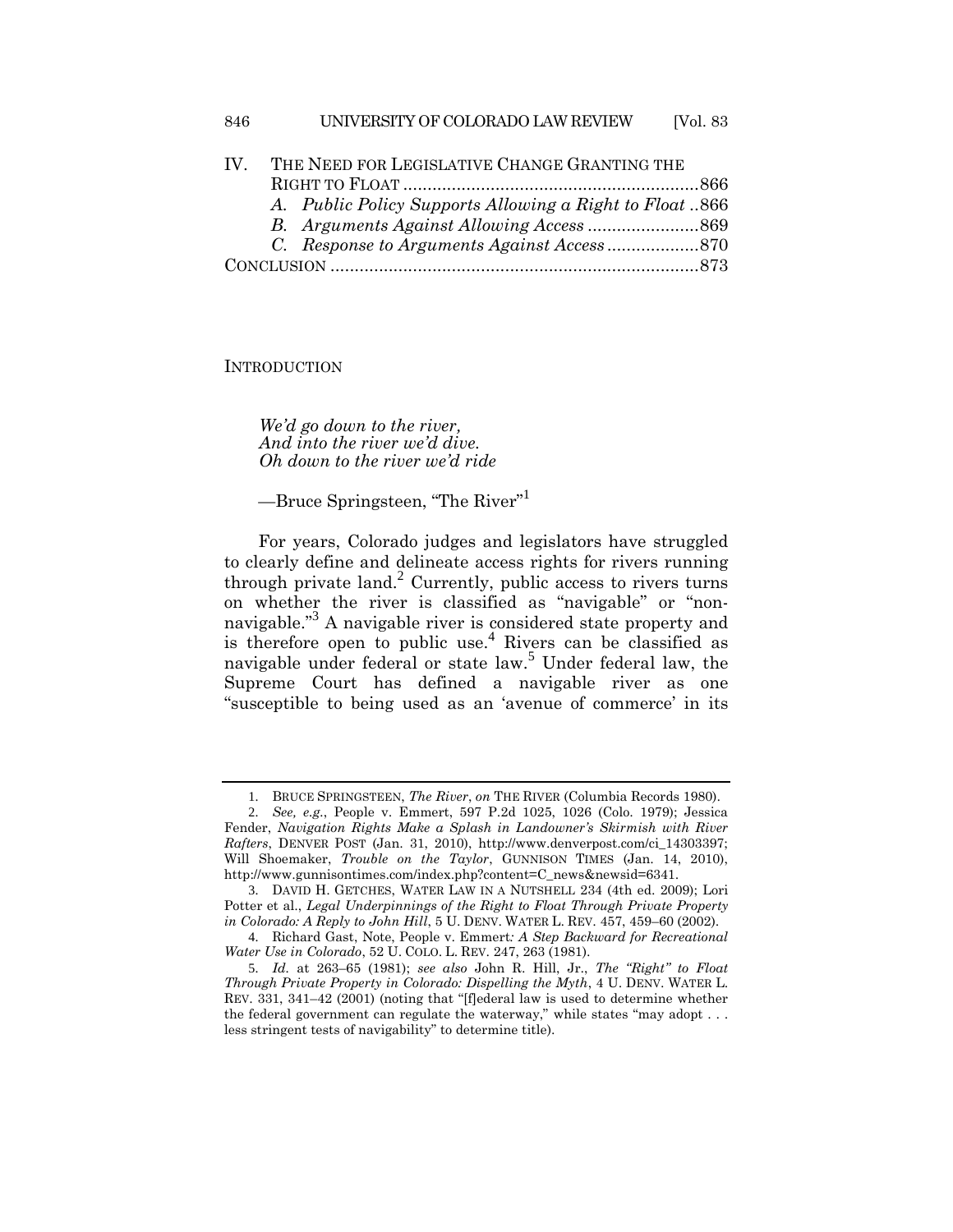ordinary condition at the time of statehood."<sup>6</sup> In place of this traditional federal definition, "states may develop (and, indeed, many have developed) their own [broader] definitions of navigability for distinguishing public from private waters." When defining navigability, state determinations typically do not depend on a waterway's ability to sustain commercial navigation; rather, many states tend to focus instead on a stream's ability to support recreational use.<sup>8</sup>

Alternatively, public access rights to rivers classified as non-navigable are much more limited.<sup>9</sup> In Colorado, it is settled law that "the land underlying non-navigable streams is the subject of private ownership and is vested in the proprietors of the adjoining lands."<sup>10</sup> Beyond this basic principle, however, little is settled.<sup>11</sup> While the courts and the legislature have concluded that rafters who enter a river on public land and float through private property on a river cannot be held criminally liable, $^{12}$  whether they may be liable for civil trespass remains unresolved.<sup>13</sup>

Despite uncertainties surrounding the right to float, Colorado offers rafting opportunities unmatched by any other state, and, with over  $150$  named rivers,  $14$  recreational river use

- 8. GETCHES, *supra* not[e 3,](#page-1-0) at 240.
- 9. *See* Potter et al., *supra* note [3,](#page-1-0) at 458.
- 10. People v. Emmert, 597 P.2d 1025, 1027 (Colo. 1979).
- 11. Fender, *supra* note [2.](#page-1-1)

12. *See id.* In Colorado, a property owner of parcels through which rivers and streams flow also owns the underlying streambed. Therefore, an individual can be liable for trespass for touching the streambed of a river that flows through private property. Hartman v. Tresise, 84 P. 685, 687 (Colo. 1905) ("[T]he owner of lands along a nonnavigable fresh water stream, as an incident of such ownership, owns the bed of the stream, and the exclusive right of fishery therein to the middle thereof  $\dots$  .").

13. Fender, *supra* note [2](#page-1-1) (noting that the question of whether "floaters can be sued for civil trespass if they float through private land" remains unresolved).

14. Potter et al., *supra* note [3,](#page-1-0) at 458; *see also Feature Query Results*, U.S. BOARD ON GEOGRAPHIC NAMES, http://geonames.usgs.gov/pls/gnispublic/

<sup>6</sup>. GETCHES, *supra* not[e 3,](#page-1-0) at 238 (quoting The Daniel Ball, 77 U.S. 557, 563 (1870)).

<sup>7</sup>. Potter et al., *supra* note [3,](#page-1-0) at 460; *see, e.g.*, ALASKA STAT. § 38.05.965(13) (2006) (defining "navigable water" as "any water of the state forming a river, stream, lake, pond, slough, creek, bay, sound, estuary, inlet, strait, passage, canal, sea or ocean, or any other body of water or waterway within the territorial limits of the state or subject to its jurisdiction, that is navigable in fact for any useful public purpose, including but not limited to water suitable for commercial navigation, floating of logs, landing and takeoff of aircraft, and public boating, trapping, hunting waterfowl and aquatic animals, fishing, or other public recreational purposes").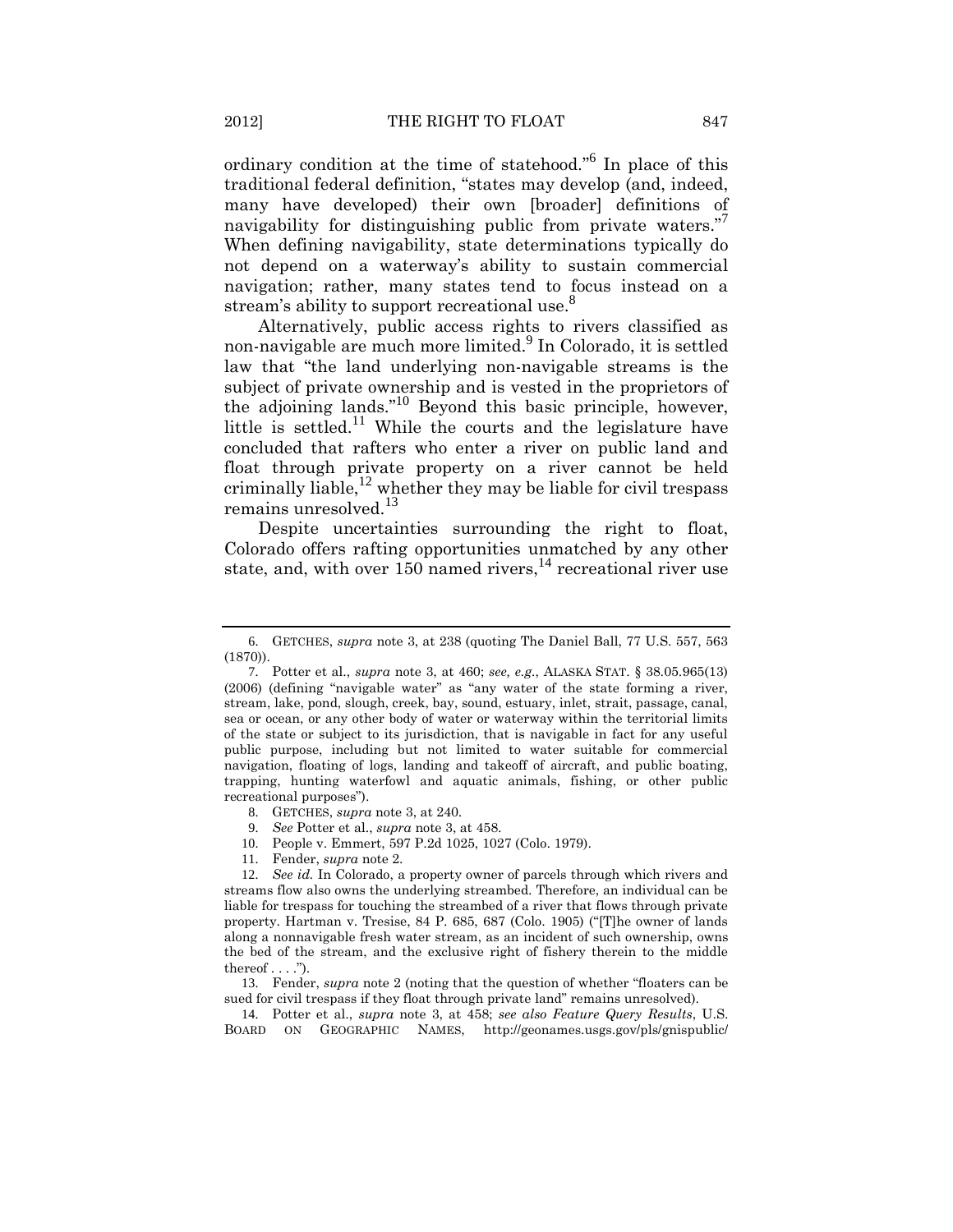<span id="page-3-3"></span><span id="page-3-2"></span><span id="page-3-0"></span>has become a favorite pastime for residents and visitors alike.<sup>15</sup> Colorado's rivers attract numerous outdoor enthusiasts to the state each year.<sup>16</sup> In 2010 alone, individuals logged a total of over  $500,000$  user days rafting Colorado's rivers,  $17$  making Colorado the most popular locale for whitewater rafting in the country.<sup>18</sup> As a result, Colorado's commercial rafting industry is the largest in the nation.<sup>19</sup> Given the river-rafting industry's economic and cultural importance to Colorado,<sup>20</sup> it is surprising and ironic that the law surrounding the right to float remains ambiguous. $^{21}$ 

<span id="page-3-4"></span><span id="page-3-1"></span>Despite recreational rafting's popularity, there has been a "longstanding unease" between rafters and Colorado landowners concerning whether the public should be allowed to float over private lands.<sup>22</sup> Since the early 1900s, disputes between those in favor of a public right to float and those opposed have been typically resolved through private mediation.<sup>23</sup> At the same time, the modern and majority public access rule acknowledges a limited right to float through private property for recreational purposes.<sup>24</sup> This Note argues that the Colorado Legislature should adopt the majority public access rule and grant the public a limited right to float. This rule would protect the interests of private property owners by preventing undue hardship and nuisance to their land, and it

f?p=132:2:178124501513393::::::YES (last visited Mar. 19, 2012) (listing all named rivers in Colorado).

<sup>15</sup>. John R. Hill & Lori Potter, *The Right to Float in Colorado: Differing Perspectives*, COLO. WATER, Nov.–Dec. 2009, at 17, 17–19 (explaining that river rafting has grown in popularity in recent years).

<sup>16</sup>. *Id.*

<sup>17</sup>. COLO. RIVER OUTFITTERS ASS'N, COMMERCIAL RIVER USE IN THE STATE OF COLORADO: 1988–2010 (2011), *available at* http://www.croa.org/media/ documents/pdf/2010-commercial-rafting-use-report-final.pdf ("A user day is defined as a paying guest on a river for any part of a day.").

<sup>18</sup>. Hill & Potter, *supra* note [15,](#page-3-0) at 18.

<sup>19</sup>. *Id.*

<sup>20</sup>. *Id.*

<sup>21</sup>. *Id.*

<sup>22</sup>. Jessica Fender, *Rafting Compromise Diffuses Debate for Now*, DENVER POST (June 15, 2010, 11:58 AM), http://blogs.denverpost.com/thespot/2010/06/15/ rafting-compromise-diffuses-debate-for-now/10578; *see also* Hill & Potter, *supra* not[e 15,](#page-3-0) at 18.

<sup>23</sup>. Fender, *supra* note [22.](#page-3-1)

<sup>24</sup>. *See, e.g.*, Mont. Coal. for Stream Access, Inc. v. Curran, 682 P.2d 163, 171 (Mont. 1984) ("[A]ny surface waters that are capable of recreational use may be so used by the public without regard to streambed ownership or navigability for nonrecreational purposes."). *But see* GETCHES, *supra* note [3,](#page-1-0) at 245; Potter et al., *supra* note [3](#page-1-0) (noting that the majority rule has not been adopted in Colorado).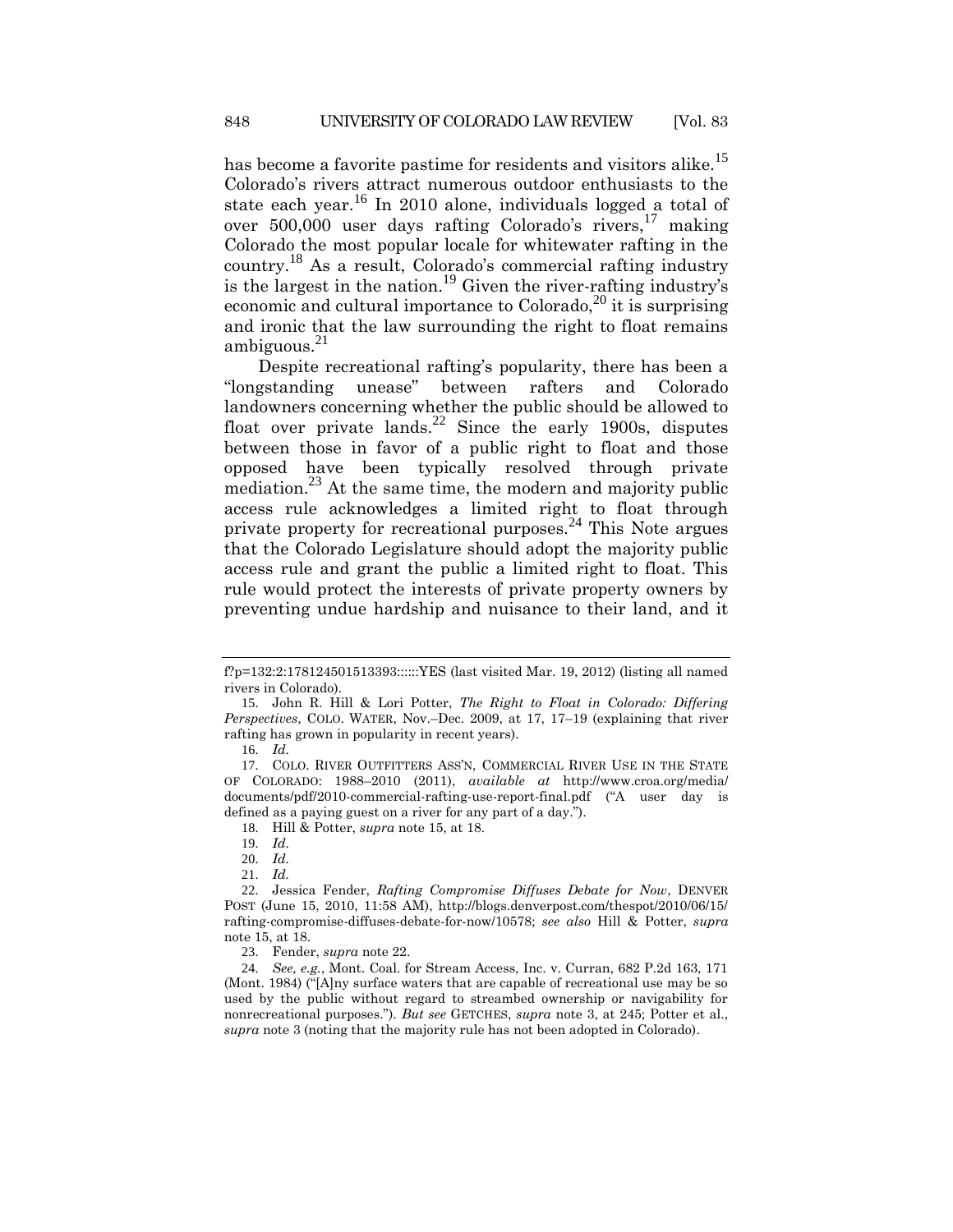would also maintain Colorado's high quality of life and its important outdoor-adventure industries.

This Note examines the right-to-float debate as it pertains to Colorado law. Part I traces the current debate surrounding a public right to float over private lands. *People v. Emmert*,<sup>25</sup> the landmark Colorado Supreme Court case concerning river access in Colorado, is examined in Part II. Part III presents the arguments for and against granting the public a right to float through private lands. Finally, Part IV concludes that the Colorado Legislature should adopt the modern and majority rule as determined by other states and allow a limited public right of access for rafters.

#### I. THE SUMMER OF 2010 AND THE TAYLOR RIVER DEBATE

In the summer of 2010, Jackson-Shaw, a Dallas-based residential and commercial real estate developer, $^{26}$  purchased land in Colorado along a two-mile stretch of the Taylor River<sup>27</sup> and informed two local river rafting companies that they would not be permitted to float through the property.<sup>28</sup> Jackson-Shaw worried that the commercial rafters would "interfere with the fishing" in the area, $^{29}$  and, for Jackson-Shaw, access to fishing is a popular incentive to purchase homes in the development.<sup>30</sup>

<span id="page-4-1"></span><span id="page-4-0"></span><sup>25</sup>. 597 P.2d 1025 (Colo. 1979).

<sup>26</sup>. While the company is involved in all aspects of real estate development, *see* JACKSON-SHAW, http://www.jacksonshaw.com (last visited Mar. 16, 2011), the particular development project along the Taylor River was a vacation home development designed to be "an exclusive fishing club community," Fender, *supra* not[e 2.](#page-1-1)

<sup>27</sup>. Fender, *supra* note [22.](#page-3-1) The Taylor River is located in west central Colorado, near Gunnison County. Together with the East River, it later forms a section of the larger Gunnison River. *Taylor River*, THREE RIVERS RESORT & OUTFITTING, http://www.3riversresort.com/activities/rafting (last visited Mar. 27, 2012); *see also* Fender, *supra* note [2.](#page-1-1)

<sup>28</sup>. Fender, *supra* note [22;](#page-3-1) *see also* Steven K. Paulson, *Spring Brings Temporary Truce Between Property Owners, Rafters*, DENVER POST (May 15, 2010), http://www.denverpost.com/search/ci\_15090063. The two commercial rafting companies denied access by Jackson-Shaw were Three Rivers Outfitting and Scenic River Tours. *Id.*

<sup>29</sup>. Dan Frosch, *Dispute Revives Battle Between Rafters and Property Owners*, N.Y. TIMES (Apr. 16, 2010), http://www.nytimes.com/2010/04/17/us/ 17colorado.html.

<sup>30</sup>. *Id.* The interference by the rafters allegedly involved "disrupting" the natural habitat of fish and destroying structures designed to improve fishing in the area by floating the rivers. Fender, *supra* note [2](#page-1-1) (acknowledging landowners' concerns that rafting crews "float[ ] big groups through [their] land twice a day, sometimes disrupting fish and upsetting . . . clients").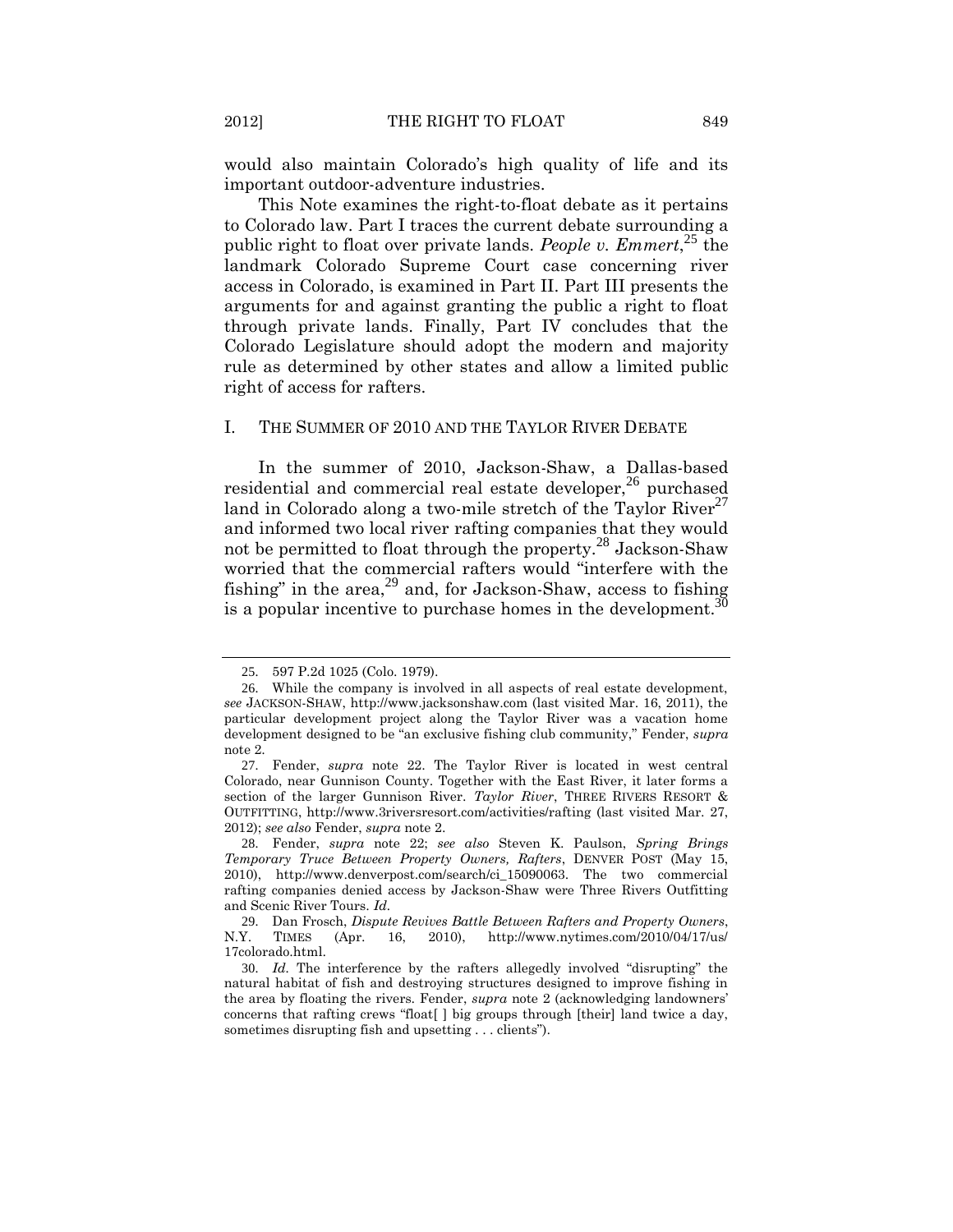The commercial river rafters, however, vowed to continue to float through the property.<sup>31</sup> This disagreement sparked a contentious battle between those in favor of public river access rights and those opposed to such rights.<sup>32</sup> Additionally, the State of Colorado expended numerous resources sponsoring third-party negotiations in an attempt to avoid litigation and settle the conflict between Jackson-Shaw and the commercial rafting companies.<sup>33</sup> These efforts compelled the Colorado General Assembly to attempt to clarify whether the public has a right to float on rivers that flow through private property.

<span id="page-5-0"></span>The General Assembly drafted a bill titled "Concerning Clarification of the Scope of the Existing Right of Navigation of Guides Employed by River Outfitters" to resolve the access debate.<sup>34</sup> The bill successfully passed both the House and the Senate but in two different forms. Ultimately, the two houses could not agree on a final version, and the bill failed to make it out of committee.<sup>35</sup> The initial draft allowed rafting companies licensed with the State of Colorado to legally float on rivers through private land without being liable for civil trespass as long as they only made "incidental contact with the beds and

<sup>31</sup>. Paulson, *supra* not[e 28.](#page-4-0)

<sup>32</sup>. Interested parties included representatives for various commercial river rafting operations, numerous coalitions of individual recreational river users, real estate development companies, and numerous coalitions of individual property owners. Fender, *supra* not[e 2;](#page-1-1) Fender, *supra* note [22.](#page-3-1)

<sup>33</sup>. *See* Fender, *supra* not[e 22.](#page-3-1)

<sup>34</sup>. H.R. 10-1188, 67th Gen. Assemb., 2d Reg. Sess. (Colo. 2010) (re-revised version), *available at* http://www.leg.state.co.us/CLICS/CLICS2010A/csl.nsf/ fsbillcont3/4FD1374D97E6422B872576AA00693103?Open&file=1188\_rer.pdf. The bill's sponsors were Representative Kathleen Curry and Senator Mary Hodge. *See id.* Representative Curry drafted the bill. Representative Curry was an unaffiliated Representative for House District 61, *Bio*, KATHLEEN CURRY, http://kathleencurry.org/?page\_id=42 (last visited Dec. 9, 2011), which includes parts of Eagle, Garfield, Pitkin, Gunnison, and Hinsdale Counties, *State Representative District 61*, COMAPS, http://www.comaps.org/disthd61.html (last visited Dec. 9, 2011). Representative Curry held office from 2004 to 2010, *Bio*, *supra*, until being defeated by Roger Wilson in the November 2010 election, Marianne Goodland, *Election 2010: Shift of Power*, COLO. STATESMAN (Nov. 9, 2010), http://www.coloradostatesman.com/content/992291-election-2010-shiftpower. Representative Curry specializes in property and water rights and has served as the manager of the Upper Gunnison River Water Conservancy District and as a physical scientist for the State of Colorado Water Conservation Board. She holds a Master's Degree in Water Resources Planning and Management from Colorado State University. *Bio*, *supra*.

<sup>35</sup>. Jessica Fender, *Rafting Access Likely Headed to November Ballot After Bill Sinks in Legislature*, DENVER POST (May 12, 2010), http:// www.denverpost.com/politics/ci\_15065989.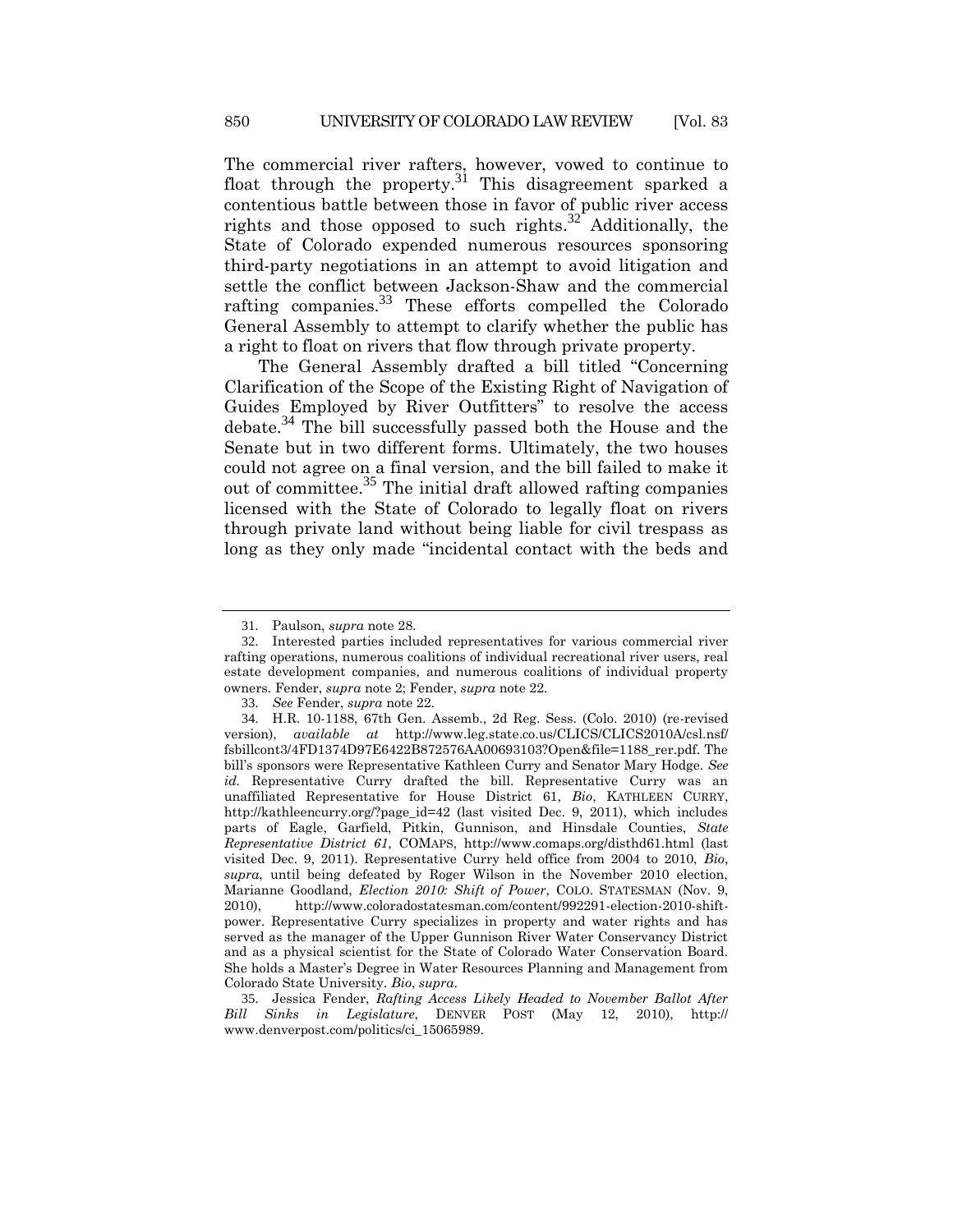banks" of the river.<sup>36</sup> After a series of amendments and revisions, the bill extended access beyond commercial outfitters to all private individuals. $37$  The bill eventually stalled, however, once it became uncertain whether the legislation would constitute a taking under the Colorado Constitution.<sup>38</sup>

<span id="page-6-0"></span>After it was clear that the bill would not receive the necessary support, the legislature recommended that the Colorado Water Congress  $(CWC)^{39}$  study House Bill 10-1188.<sup>40</sup> The CWC was tasked with determining "the legal, economic, environmental, and law enforcement issues related to boating through private property."<sup>41</sup> Typically, studying a bill is a "facesaving" tactic that "spare[s] the egos of sponsors while giving cover to opponents who don't want to go on record with a 'no' vote."<sup>42</sup> As a result, this approach is used most often to "defuse an overheated political issue."<sup>43</sup> Practically speaking, this legislative maneuver is a common "result of [the] inability to get a bill passed," and it effectively killed House Bill 10-1188.<sup>44</sup>

Because the legislature failed to clarify whether individuals have the right to float rivers overlying private property, both supporters and opponents of the bill sought a solution through the ballot initiative process.<sup>45</sup> This process

39. The CWC provides the state with "an open forum to share information, form positions, and provide leadership for Colorado's water community." *Advocacy*, COLO. WATER CONGRESS, http://www.cowatercongress.org/advocacy/ advocacy.aspx (last visited Feb. 22, 2012). Additionally, the CWC offers legislatures a venue "to share water-related legislation, and to vet and shape that legislation among a coalition of organizations representing the broad interests of the Colorado water community." *Id.*

40. Debi Brazzale, *Want to Kill a Bill Without Voting Against It? Study It*, STATE BILL COLO. (May 24, 2010), http://www.statebillnews.com/2010/05/want-tokill-a-bill-without-voting-against-it-study-it.

41. H.R. 10-1188, 67th Gen. Assemb., 2d Reg. Sess. (Colo. 2010) (re-revised version), *available at* http://www.leg.state.co.us/CLICS/CLICS2010A/csl.nsf/ fsbillcont3/4FD1374D97E6422B872576AA00693103?Open&file=1188\_rer.pdf.

<sup>36</sup>. H.R. 10-1188, 67th Gen. Assemb., 2d Reg. Sess. (Colo. 2010) (initial draft).

<sup>37</sup>. Fender, *supra* note [35.](#page-5-0)

<sup>38</sup>. *See* COLO. CONST. art. II, § 15 ("Private property shall not be taken or damaged, for public or private use, without just compensation."); People v. Emmert, 597 P.2d 1025, 1033 (Colo. 1979) (Carrigan, J., dissenting) ("[T]he General Assembly, therefore, cannot give the public recreational access to rivers without taking away from landowners their newly recognized property interests and paying them just compensation.") (internal quotation marks omitted); Charles B. White, *Water Congress Can Help Find a Solution*, DENVER POST (Apr. 16, 2010), http://www.denverpost.com/search/ci\_14893369.

<sup>42</sup>. Brazzale, *supra* not[e 40.](#page-6-0)

<sup>43</sup>. *Id.*

<sup>44</sup>. *Id.*

<sup>45</sup>. *See* Fender, *supra* not[e 22.](#page-3-1)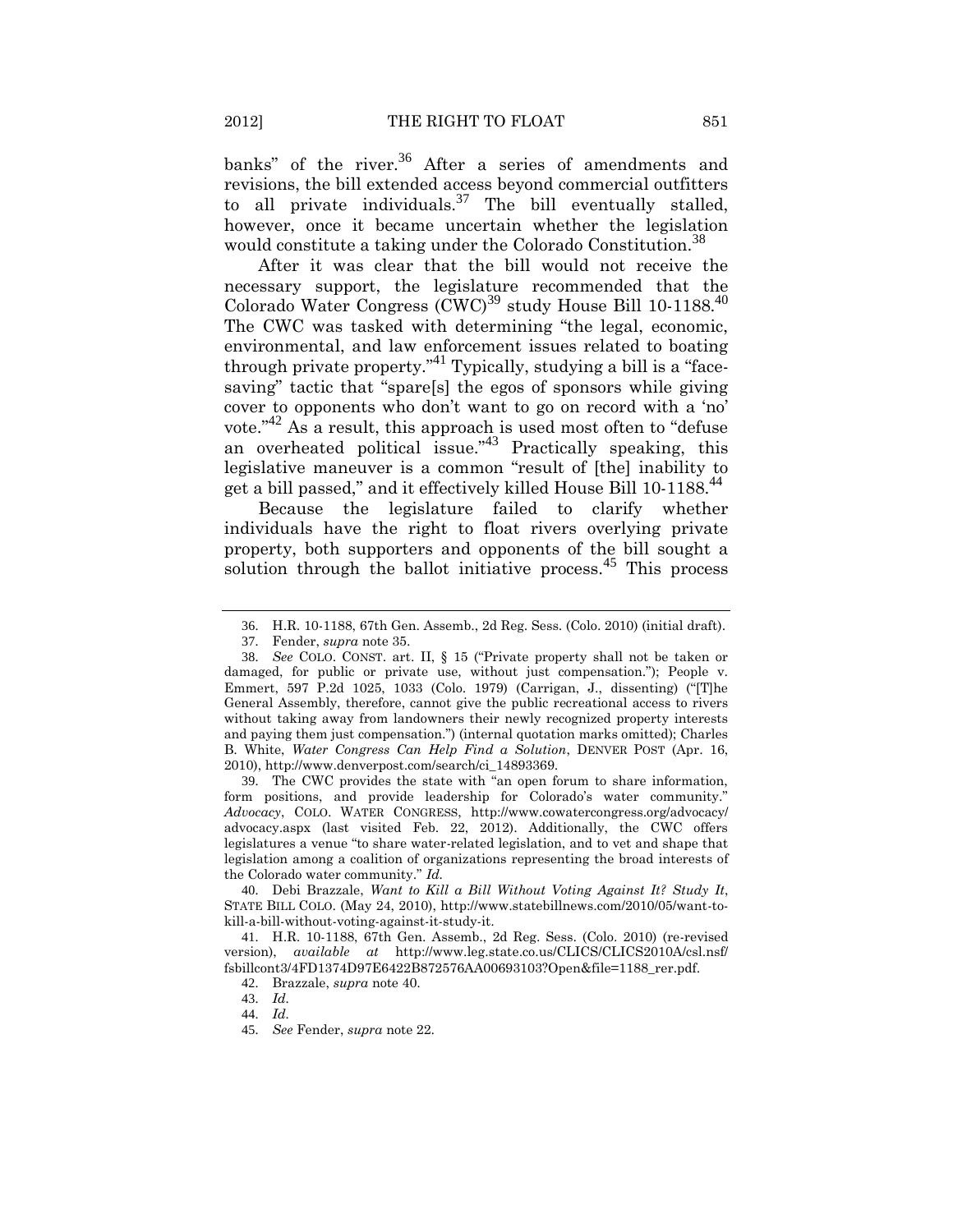<span id="page-7-0"></span>allows citizens to propose statutes and amendments to the Colorado Constitution.<sup>46</sup> All initiatives that meet statutory requirements are then subject to a majority vote in a general election.<sup>47</sup> If any amendment received majority support, it would become law.<sup>48</sup> Therefore, interested parties were allowed to propose amendments concerning river access on the November 2010 ballot for a vote.<sup>49</sup> For example, one initiative advanced by rafting advocates granted unfettered access by "allow[ing] anyone to use any portion of Colorado's rivers."<sup>50</sup> Ultimately, all of the twenty-plus ballot initiatives were inadequate because they "glossed over" complicated issues such as portage for individuals in emergency situations.<sup>51</sup> At the eleventh hour, however, the parties agreed to mediation and withdrew their initiatives.<sup>52</sup>

<span id="page-7-1"></span>Jackson-Shaw and the two commercial rafting companies involved in the dispute, Three Rivers Outfitting and Scenic River Tours, agreed to a compromise that required the Governor's Office and the Colorado Department of Natural Resources to mediate future disputes on a case-by-case basis.<sup>53</sup> This settlement formalized<sup>54</sup> the system of mediation that Colorado had used to resolve similar rafting disputes in the past.<sup>55</sup> As the agreement pertains to the Taylor River debate, the compromise stipulated that Jackson-Shaw must allow passage through its property.<sup>56</sup> The river outfitters, in turn, may only send a limited number of rafts "during certain hours" when water flow is high enough "to prevent damage to the river bottom."<sup>57</sup> The compromise would also allow rafters to "briefly

<sup>46</sup>. COLO. CONST. art. V, § 1; *see, e.g.*, Billings v. Buchanan, 555 P.2d 176 (Colo. 1976).

<sup>47</sup>. COLO. CONST. art. V, § 1.

<sup>48</sup>. *See id.*

<sup>49</sup>. *See* Fender, *supra* not[e 22.](#page-3-1)

<sup>50</sup>. Jessica Fender, *Critics Question Rafter's Motives After Land, Money Talk*, DENVER POST (Apr. 7, 2010, 12:42 PM), http://blogs.denverpost.com/thespot/2010/ 04/07/critics-question-rafters-motives-after-land-money-request/8051.

<sup>51</sup>. Fender, *supra* note [35.](#page-5-0)

<sup>52</sup>. Fender, *supra* note [22.](#page-3-1)

<sup>53</sup>. *Id.*

<sup>54</sup>. The mediation process was previously informal because mediation was neither required nor sanctioned by the Governor's Office or the Colorado Department of Natural Resources. *See id.*

<sup>55</sup>. *Id.*

<sup>56</sup>. *Id.*

<sup>57</sup>. *Id.* This requirement is significant because Colorado recognizes that ownership of land underlying streams is "vested in the proprietors of the adjoining lands." People v. Emmert, 597 P.2d 1025, 1027 (Colo. 1979).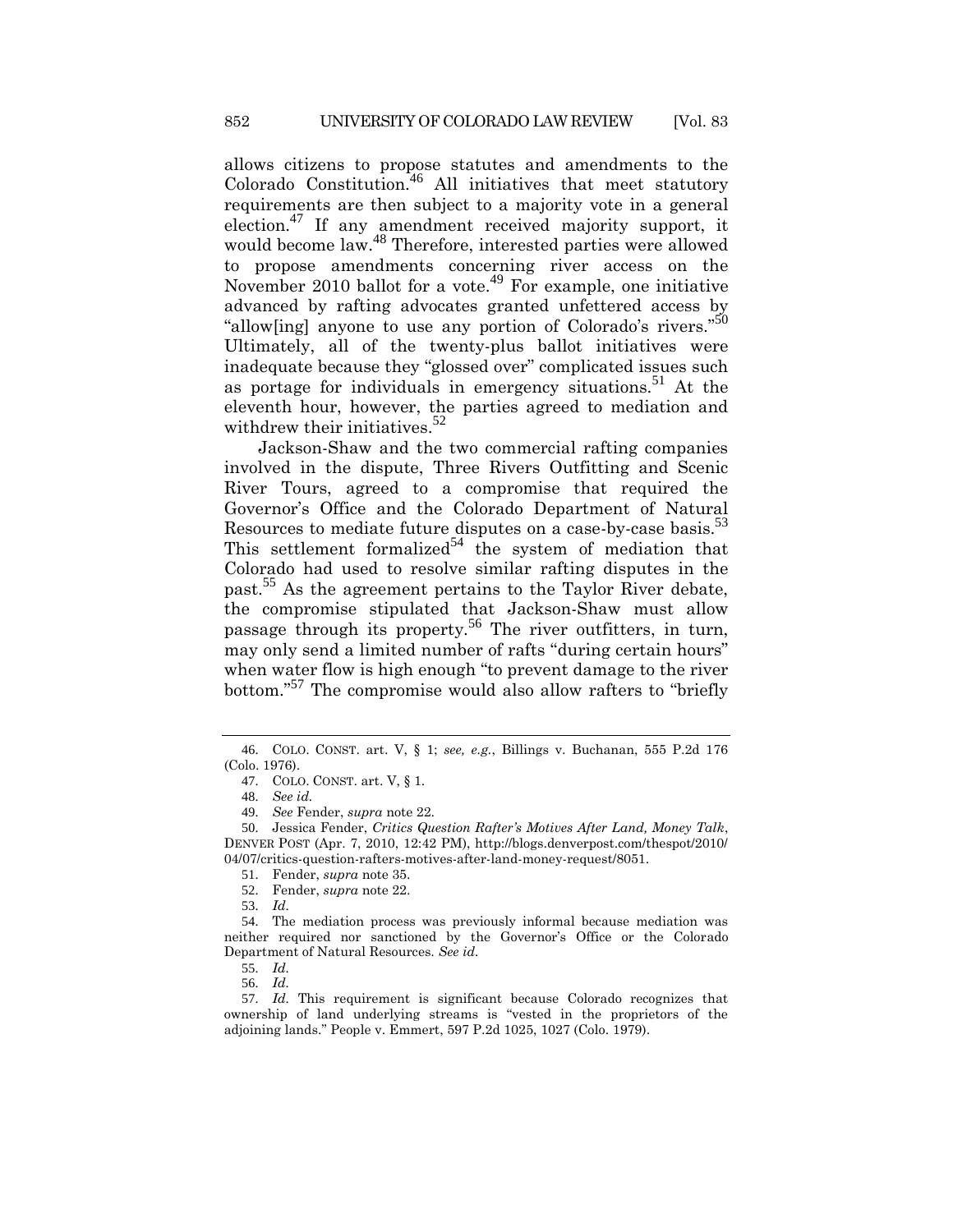land on the banks to bypass dangerous obstacles in the river."<sup>58</sup> Although it was an acceptable short-term solution for all parties involved, both sides acknowledged that the "piecemeal" compromise would not preclude them from taking future legal action to protect their interests.<sup>59</sup> The agreement was inadequate because it did nothing to determine whether rafters ultimately had the right to float through private land. $60$ Therefore, a "cleaner decision" is necessary to bring finality to this longstanding dispute.<sup>61</sup>

Private landowners want greater protection of their right to exclude individuals from trespassing through their land, while recreational river users seek to increase access to Colorado's rivers. $62$  Specifically, commercial river rafters are unhappy with the current system where they "have to sit down and come to an agreement with every single land owner."<sup>63</sup> Negotiations are often time-consuming and highly contentious because the private landowners believe they have the right to exclude the rafters, while the rafting companies argue they have unlimited access and do not need permission to raft.<sup>64</sup> Additionally, while the mediation agreements between landowners and private rafting companies resolve individual situations, they do nothing to solve the problem as a whole or establish a system of rules to resolve future disputes.

The current system of mediation also results in high transaction  $costs^{65}$  to all parties involved.<sup>66</sup> Not only is it

63. *Id.*

<sup>58</sup>. Fender, *supra* note [22.](#page-3-1) Overall, the agreement was reasonable to both sides. Scenic River Tours touted it as a "big victory" for rafters everywhere. *Id.* Jackson-Shaw initially sought to deny all rafters access to float through its property, but mediation led to a deal that ultimately would not have a "big impact" on Scenic River Tours's commercial river rafting operations. *Id.* (noting that the only impact on Scenic River Tours's daily operations was that it "may have to add a few more passengers to each boat" to comply with the terms of the agreement).

<sup>59</sup>. *Id.*

<sup>60</sup>. *Id.*

<sup>61</sup>. *Id.*

<sup>62</sup>. *Id.*

<sup>64</sup>. Fender, *supra* note [22](#page-3-1) (quoting the owner and operator of Scenic River Tours, Matt Brown, on his concerns about how "ineffective" it is to come to a temporary agreement with every landowner); Paulson, *supra* not[e 28.](#page-4-0)

<sup>65</sup>. "Transaction costs include the costs of searching for an appropriate exchange partner, negotiating the terms of the deal, producing information, policing strategic behavior, and enforcing the contract." Victor Fleischer, *Brand New Deal: The Branding Effect of Corporate Deal Structures*, 104 MICH. L. REV. 1581, 1587 (2006).

<sup>66</sup>. *See* Fender, *supra* not[e 22.](#page-3-1)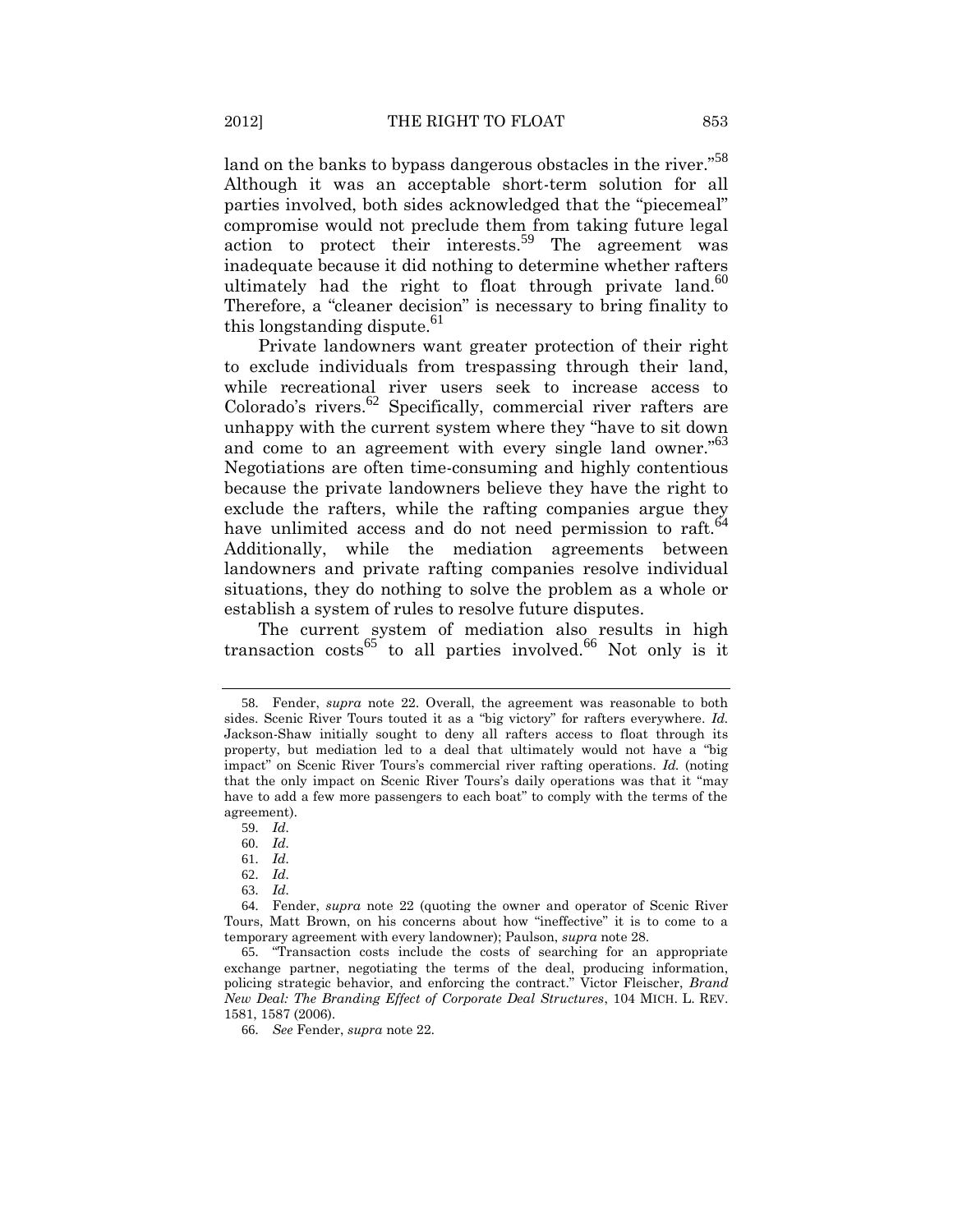inefficient for each commercial rafting company to negotiate with each individual landowner, but this system is also susceptible to serious collective action, free rider, and holdout problems.<sup>67</sup> For example, a holdout problem occurs when a private landowner, knowing that she is the final party required for approval to float, demands higher compensation for allowing rafters to cross her land. Collective action also poses challenges and results when multiple individuals would all benefit from a certain action, but "they will still not voluntarily act to achieve that common or group interest."<sup>68</sup> Here, although society would benefit from the certainty of a clear standard, interested parties—"as rational, self-interested individuals" will instead advance their own personal interests.<sup>69</sup> A cursory examination of the ballot initiatives proposed by various groups illuminates this. Rather than developing a comprehensive plan that furthers all common interests, the interested parties instead presented one-sided proposals that simply advanced their own interests.<sup>70</sup> Without a definite answer, these costs will continue to prevent efficient solutions. $\frac{71}{2}$ 

#### II. *PEOPLE V. EMMERT*

*People v. Emmert*, decided in 1979, is the seminal case in Colorado concerning the right to float. In *Emmert*, a group of rafters touched the riverbed of private land without obtaining permission to raft through the property.<sup>72</sup> In determining whether the rafters were liable for criminal trespass, the Colorado Supreme Court held that the Colorado Constitution does not grant an affirmative right to float through private property without consent and found the defendant-rafters liable for criminal trespass.<sup>73</sup> However, the legislature complicated matters by amending the statutory definition of premises while the case was pending.<sup>74</sup> This legislative action raised questions concerning the proper interpretation of the court's holding. An in-depth discussion of this case is important

<sup>67</sup>. *See id.*

<sup>68</sup>. MANCUR OLSEN, THE LOGIC OF COLLECTIVE ACTION 2 (Harvard Univ. Press 1965).

<sup>69</sup>. *Id.*

<sup>70</sup>. *See supra* text accompanying notes [49](#page-7-0)–[52.](#page-7-1)

<sup>71</sup>. *See* Fender, *supra* not[e 22.](#page-3-1)

<sup>72</sup>. People v. Emmert, 597 P.2d 1025, 1026 (Colo. 1979).

<sup>73</sup>. *Id.* at 1028.

<sup>74</sup>. *Id.* at 1029–30.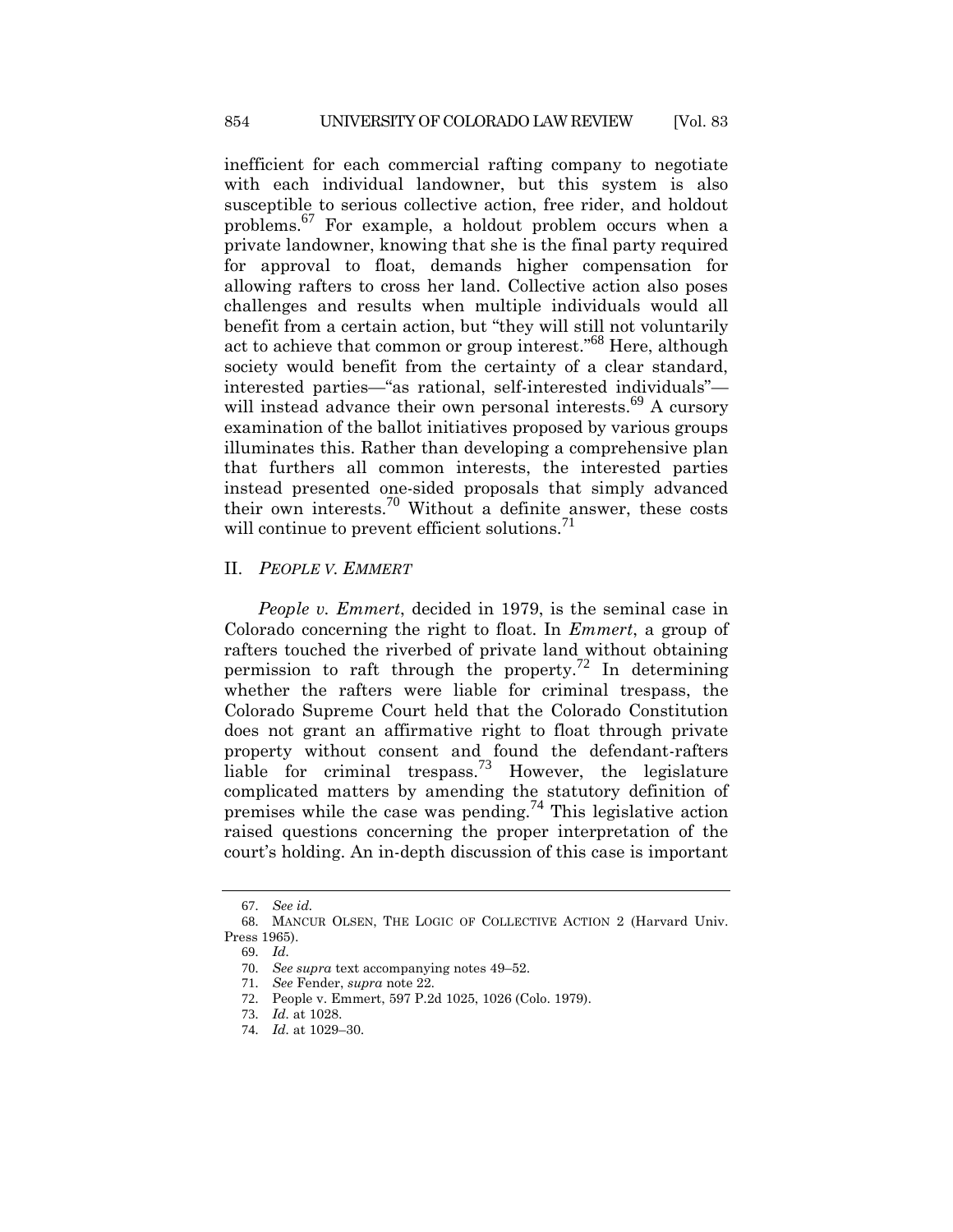because the court's opinion in *Emmert* is subject to opposing interpretations concerning the right to float.<sup>75</sup> To understand the court's holding, the *Emmert* facts are examined in detail below, followed by an outline of the majority and dissenting opinions.

## *A. Facts*

In the summer of 1976, the defendants—an adult and three children—went rafting on the Colorado River.<sup>76</sup> They entered the river from public land and traveled downstream.<sup>77</sup> After the river passed the town of Parshall,<sup>78</sup> it bisected the Ritschard Cattle Company ranch.<sup>79</sup> The river varied in depth from a few inches to several feet, $80$  and as a result, the defendants' rafts occasionally touched the river bottom on the Ritschard Cattle Company's property.<sup>81</sup> However, while on the private property, the defendants never left their rafts or touched the shoreline or banks of the river.<sup>82</sup>

Although they floated through private property, the defendants had not asked for, nor received, permission from the property owner.<sup>83</sup> After an employee informed the ranch owner of the defendants' activity, the ranch owner extended barbed wire across the river to stop the rafters.<sup>84</sup> The owner informed the defendants that they were trespassing on private property and had them arrested and charged with third-degree criminal trespass.<sup>85</sup> The river had previously been used for recreational rafting but, at the time of the incident, "No Trespassing" signs were posted.<sup>86</sup>

At trial, both parties stipulated that the river was "nonnavigable<sup>"87</sup> and had therefore not been used "for commercial

<sup>75</sup>. *Compare* Hill, *supra* not[e 5,](#page-1-2) *with* Potter et al., *supra* not[e 3.](#page-1-0)

<sup>76</sup>. Gast, *supra* not[e 4,](#page-1-3) at 247.

<sup>77</sup>. *Emmert*, 597 P.2d at 1026.

<sup>78</sup>. Gast, *supra* not[e 4,](#page-1-3) at 247.

<sup>79</sup>. *Emmert*, 597 P.2d at 1026.

<sup>80</sup>. *Id.*

<sup>81</sup>. *Id.*

<sup>82</sup>. *Id.*

<sup>83</sup>. *Id.*

<sup>84</sup>. *Id.*

<sup>85</sup>. *Id.*

<sup>86</sup>. *Id.*

<sup>87</sup>. *Id.* Regarding the term "navigable," Professor Robin Kundis Craig notes: Colorado retains a "commercial use" definition of "navigable waters." However, the Colorado Supreme Court has declared most streams in Colorado non-navigable: "the natural streams of this state are, in fact,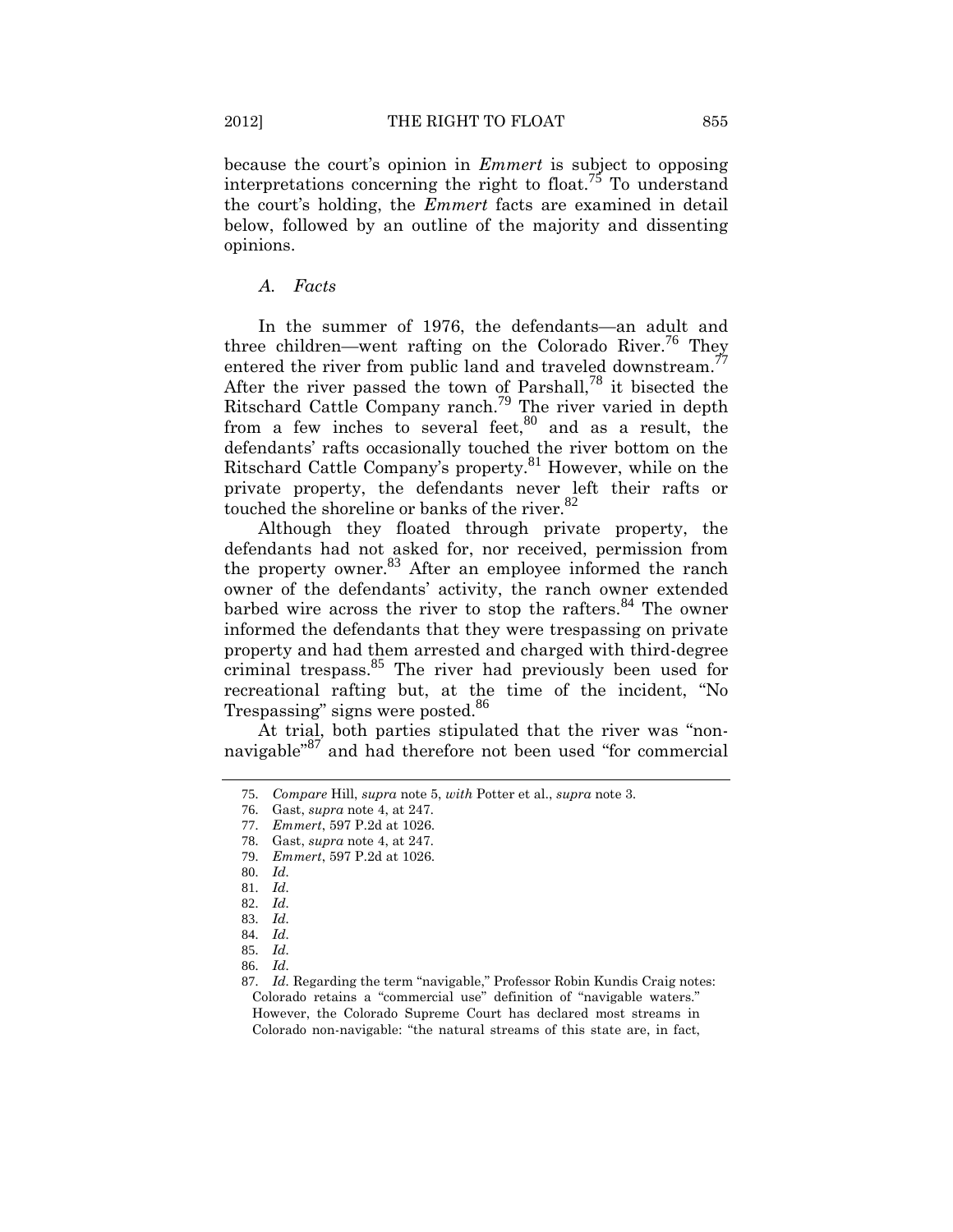or trade purposes of any kind."<sup>88</sup> The defendants conceded that they floated on the property "without the owner's consent"<sup>89</sup> and were, therefore, in violation of Colorado's third-degree criminal trespass statute.<sup>90</sup> They argued, however, that article XVI, section 5 of the Colorado Constitution—which requires that "every natural stream, . . . within the state of Colorado, . . . [be] dedicated to the use of the people of the state"—grants the right to float through private property.<sup>91</sup> Additionally, in response to the lawsuit, the legislature amended the criminal trespass statute to clarify the definition of "premises."<sup>92</sup> The amendment stated that "premises," in this context, means "the stream banks and beds of any non-navigable fresh water streams flowing through such real property.<sup>"93</sup> This clarification was significant because it impacted whether the water overlying a streambed could be classified as "premises" in the trespass context.<sup>94</sup>

88. *Emmert*, 597 P.2d at 1026; *see also* Hill, *supra* note [5](#page-1-2), at 342 ("For purposes of public use of waters, states may adopt different and less stringent tests of navigability. Some states define navigability for public use based on the state constitution or statutory law. Some states recognize a right to float if the stream accommodates recreational watercraft . . . .") (footnotes omitted); Gast, *supra* not[e 4](#page-1-3), at 263 (explaining that a "declaration that all of the state's streams, or those with certain characteristics, *are navigable* opens them up to public use . . . [and] the riparian landowner's uninhibited use of the stream is restricted") (emphasis added).

89. *Emmert*, 597 P.2d at 1027.

90. "A person commits the crime of third degree criminal trespass if he unlawfully enters or remains in or upon premises. Third degree criminal trespass is a class 1 petty offense." *Id.* at 1026 (quoting COLO. REV. STAT. § 18-4-504 (1973)).

- 91. *Id.* at 1028.
- 92. *Id.* at 1029–30.
- 93. *Id.* at 1030 (quoting COLO. REV. STAT. § 18-4-504.5 (1977)).
- 94. *See id.* at 1026–27.

nonnavigable within its territorial limits, and practically all of them have their sources within its own boundaries, and . . . no stream of any importance whose source is without those boundaries, flows into or through this state." As a result, there is almost no case law further explicating the definition of "navigable water."

Robin Kundis Craig, *A Comparative Guide to the Western States' Public Trust Doctrines: Public Values, Private Rights, and the Evolution Toward an Ecological Public Trust*, 37 ECOLOGY L.Q. 53, 117–18 (2010) (alteration in original) (footnotes omitted) (quoting Stockman v. Leddy, 129 P. 220, 222 (Colo. 1912), *overruled by* United States v. City & County of Denver, 656 P.2d 1 (Colo. 1982)).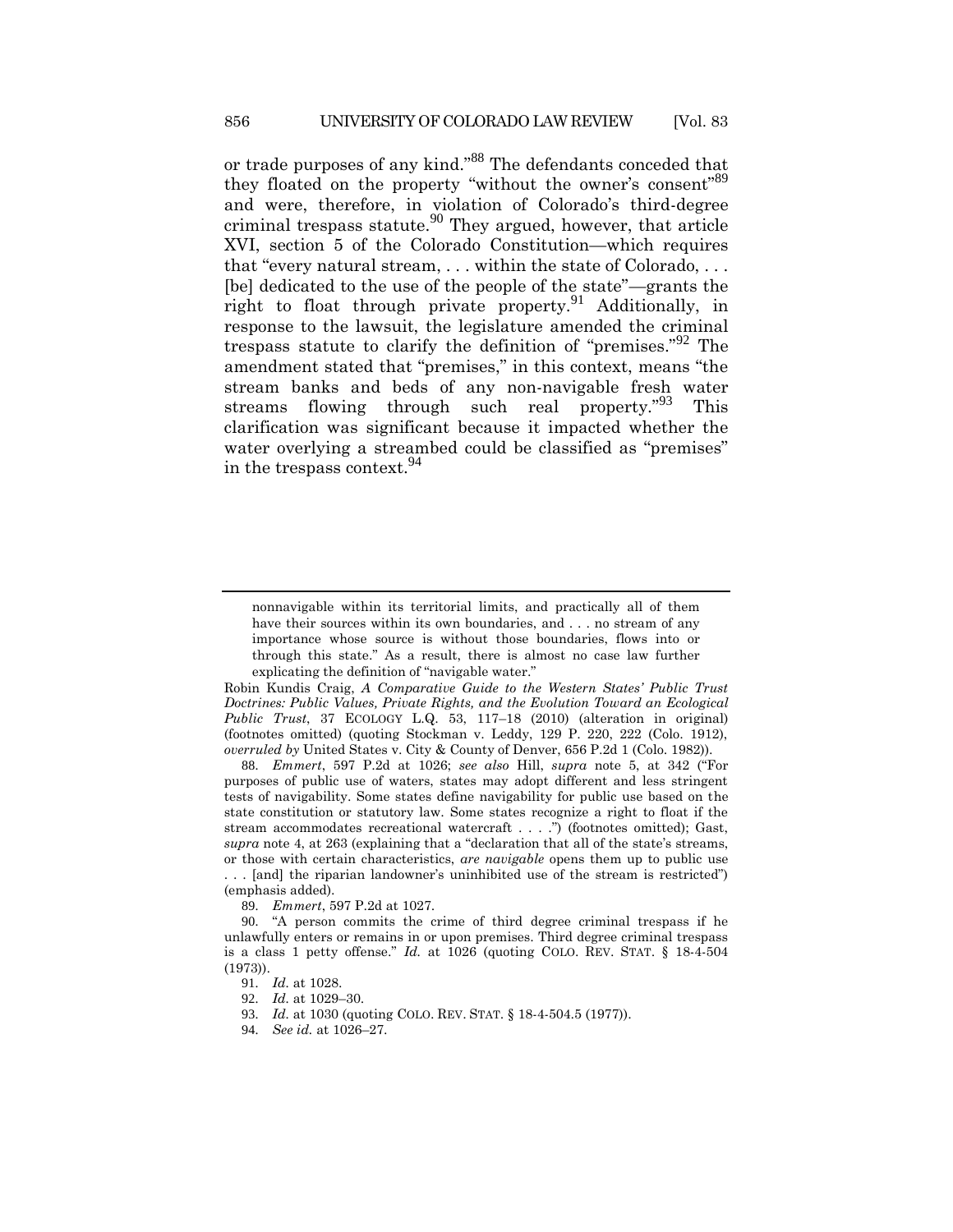#### *B. The Majority Opinion*

The case ultimately turned on the court's interpretation of article XVI, section  $5$  of the Colorado Constitution.<sup>95</sup> This section, entitled "Water of streams public property," falls under "Irrigation" and states that "[t]he water of every natural stream, not heretofore appropriated, within the state of Colorado, is hereby declared to be the property of the public, and the same is dedicated to the use of the people of the state, subject to appropriation."<sup>96</sup> In a split decision, the court ruled that the Colorado Constitution does not grant a public access right to Colorado's rivers.<sup>97</sup>

The court rejected the defendants' argument that article XVI, section 5 of the Colorado Constitution provided an affirmative right to float through private property. Instead, the court found that the provision "simply and firmly establishes the right of appropriation" as opposed to "assur[ing] public access to waters."<sup>98</sup> Relying on *Hartman v. Tresise*, the court held that "the land underlying non-navigable streams is the subject of private ownership and is vested in the proprietors of the adjoining lands."<sup>99</sup>

The court closely scrutinized the text of article XVI, section 5 of the Colorado Constitution, concluding that the Colorado Legislature intended that section 5 "preserve the historical appropriation system of water rights upon which the irrigation economy in Colorado was founded."<sup>100</sup> The majority noted that, because article XVI was titled "Mining and Irrigation" and section 5 was under the heading "Irrigation,"<sup>101</sup> section 5 applied to water appropriation for irrigation purposes only, as

<sup>95</sup>. *Id.* at 1026.

<sup>96</sup>. COLO. CONST. art. XVI, § 5.

<sup>97</sup>. *Emmert*, 597 P.2d at 1026.

<sup>98</sup>. *Id.* at 1028. Oxford English Dictionary defines "appropriation" as "[t]he assignment of anything to a special purpose." *Appropriation, n.*, OXFORD ENG. DICTIONARY, http://www.oed.com/view/Entry/9877?redirectedFrom=appropriation #eid (last visited Jan. 26, 2012). For example, water can be appropriated for irrigation purposes.

<sup>99</sup>. *Emmert*, 597 P.2d at 1027 (citing Hartman v. Tresise, 84 P. 685 (Colo. 1905)).

<sup>100</sup>. *Id.* at 1028. Essentially, the court held that section 5 "does not create any public right to make non-consumptive surface uses of water such as floating, but instead recognizes only the right to appropriate water for consumptive uses," meaning the public has a right to use the water for activity such as irrigation and other consumptive uses. Gast, *supra* not[e 4,](#page-1-3) at 251 n.20.

<sup>101</sup>. *Emmert*, 597 P.2d at 1028.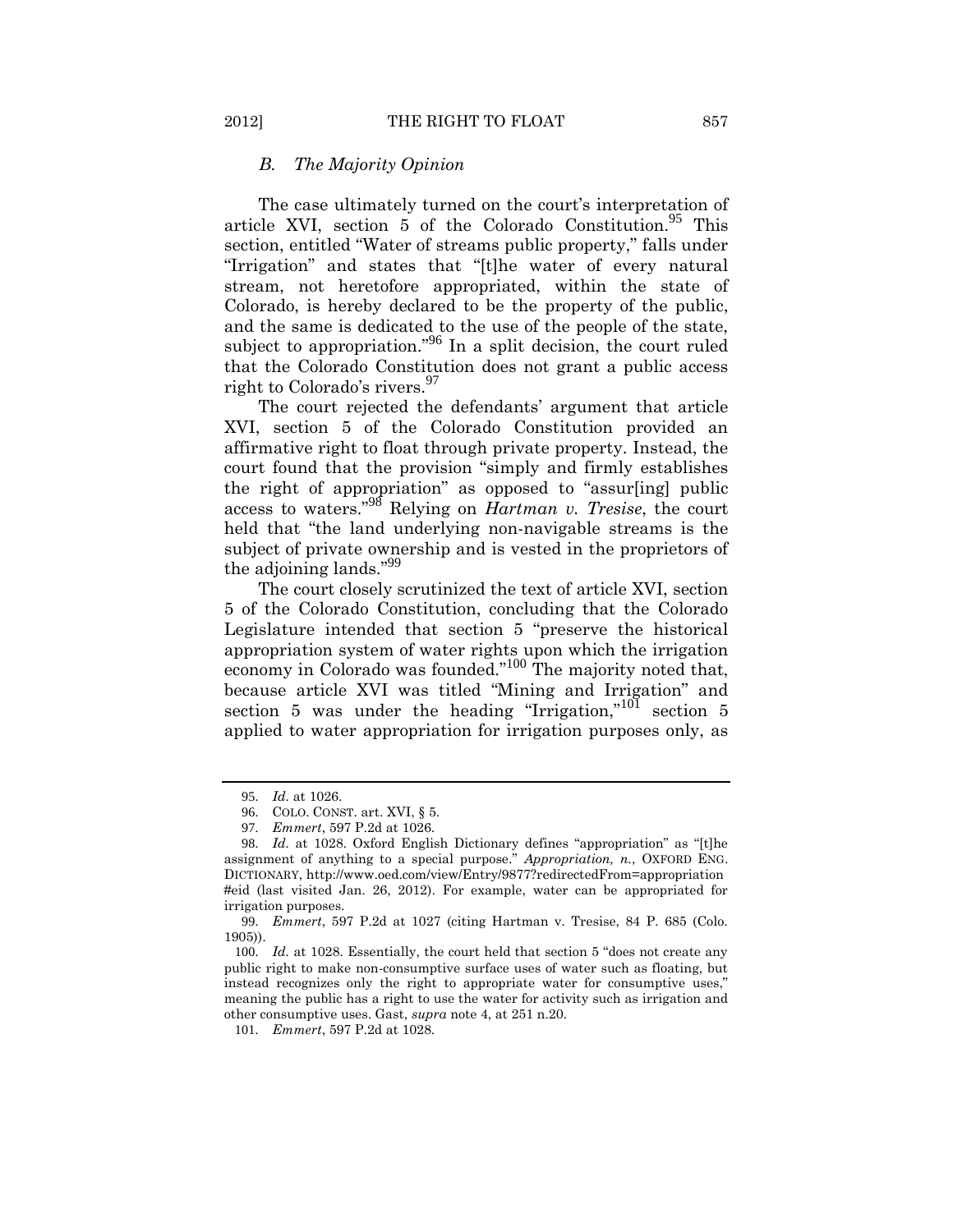opposed to providing a public right for recreational use.<sup>102</sup> Ultimately, this provision granted the public the right to use Colorado's waters for consumptive use, which was the only protection that the legislature intended.<sup>103</sup> The majority reiterated that "[i]f the increasing demand for recreational space on the waters . . . is to be accommodated, the legislative process is the proper method to achieve this end."<sup>104</sup>

The *Emmert* court also relied on section 41-1-107 of the Colorado Revised Statutes, which provides that "[t]he ownership of space above the lands and waters of this state is declared to be vested in the several owners of the surface beneath, subject to the right of flight of aircraft."<sup>105</sup> The majority acknowledged that the common-law rule—*cujus est solum, ejus est usque ad coelum,* which stands for the ancient rule that "he who owns the surface of the ground has the exclusive right to everything which is above it"—is codified in section  $41-1-107$ .<sup>106</sup> Therefore, the law vests the property owner with the "right of control [over] everything above the stream bed, subject only to constitutional and statutory limitations, restrictions and regulations."<sup>107</sup>

While the *Emmert* court alluded to other potential solutions to the access debate,  $108$  it rejected them without further examination because it saw no reason to stray from the common-law doctrine announced in *Hartman*. <sup>109</sup> Additionally, the court concluded that any alteration of the *Hartman* approach is best left to the legislature because "it is a legislative and not a judicial function to make any needed change."<sup>110</sup> For example, *Emmert* explicitly rejected the Wyoming Supreme Court's approach in *Day v. Armstrong*, 111 which held that the public has a right to float on the surface

109. *Id.*

110. *Id.* (quoting Smith v. People, 206 P.2d 826, 832 (Colo. 1949)).

111. 362 P.2d 137 (Wyo. 1961).

<sup>102</sup>. *Id.*

<sup>103</sup>. *Id.*

<sup>104</sup>. *Id.* at 1029.

<sup>105</sup>. *Id.* at 1027 (quoting COLO. REV. STAT. § 41-1-107 (1973)).

<sup>106</sup>. *Id.*

<sup>107</sup>. *Id.*

<sup>108</sup>. *Id.* ("We recognize the various rationales employed by courts to allow public recreational use of water overlying privately owned beds, *i.e.*, (1) practical considerations employed in water rich states such as Florida, Minnesota and Washington; (2) a public easement in recreation as an incident of navigation; (3) the creation of a public trust based on usability, thereby establishing only a limited private usufructary right; and (4) state constitutional basis for state ownership.").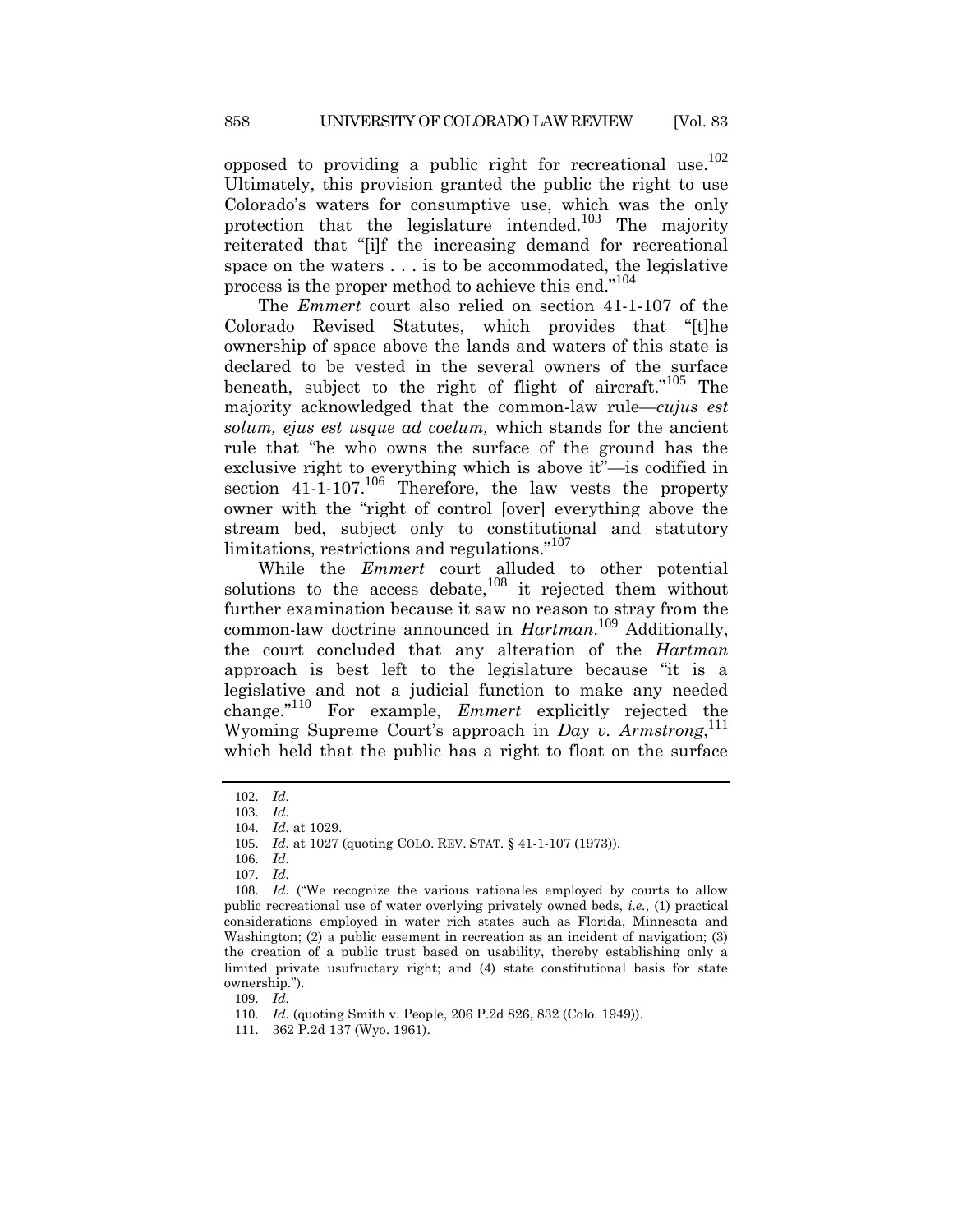waters of rivers that run through private property for recreational purposes.<sup>112</sup> The *Emmert* majority acknowledged that the Wyoming Supreme Court reached its conclusion based on constitutional language similar to Colorado's, <sup>113</sup> but because the Wyoming Constitution makes no reference to appropriation rights, the Wyoming Legislature intended to make "a stronger statement of the public's right to recreational use" than the  $Colorado Legislature.<sup>114</sup> The court stressed that approximation$ rights should not be twisted to "subvert a riparian bed owner's common law right to the exclusive surface use of waters bounded by his lands."<sup>115</sup>

To further support its interpretation, the *Emmert* court held that sections  $33-1-112(g)$ ,  $^{116}$   $33-41-101$ ,  $^{117}$  and  $33-6$  $123(1)^{118}$  of the Colorado Revised Statutes supported its reading that the legislature did not intend to "unrestrictedly open" the waters of the state to the public.<sup>119</sup> Lastly, the majority concluded its opinion by merely noting that the

117. *Id.* ("The purpose of this article is to encourage owners of land within rural areas to make land and water areas available for recreational purposes by limiting their liability toward persons entering thereon for such purposes.") (quoting COLO. REV. STAT. § 33-41-101 (1973)).

119. *Id.* at 1029.

<sup>112</sup>. *Emmert*, 597 P.2d at 1028.

<sup>113</sup>. "The water of all natural streams, springs, lakes or other collections of still water, within the boundaries of the state, are hereby declared to be the property of the state." WYO. CONST. art. VIII, § 1.

<sup>114</sup>. *Emmert*, 597 P.2d at 1028.

<sup>115</sup>. *Id.* at 1029.

<sup>116</sup>. *Id.* ("[The Wildlife commission may enter] into agreements with landowners for public hunting and fishing areas. Such agreements shall be negotiated by the commission or its authorized agent and shall provide that if the landowner opens the land under his control to public hunting and fishing, the commission shall reimburse him in an amount to be determined by the parties to the agreement. Under the agreement the commission shall control public access to the land to prevent undue damage to the land. In no event shall the commission be liable for damages caused by the public other than those specified in the agreement.") (quoting COLO. REV. STAT. § 33-1-112(g) (1973)).

<sup>118</sup>. *Id.* ("It is unlawful for any person to enter upon the privately owned land of any other person, firm, or corporation to hunt or fish without first obtaining permission from the owner or person in charge. A violation of the provisions of this section is a misdemeanor and, upon conviction thereof, shall be punished as provided in section 33-6-127.") (quoting COLO. REV. STAT. § 33-6-123(1) (1973)); *id.* at 1029–30 ("As used in sections 18-4-503 and 18-4-504, 'premises' means real property, buildings, and other improvements thereon, and the stream banks and beds of any non-navigable fresh water streams flowing through such real property.") (quoting COLO. REV. STAT. § 18-4-504.5 (1977)).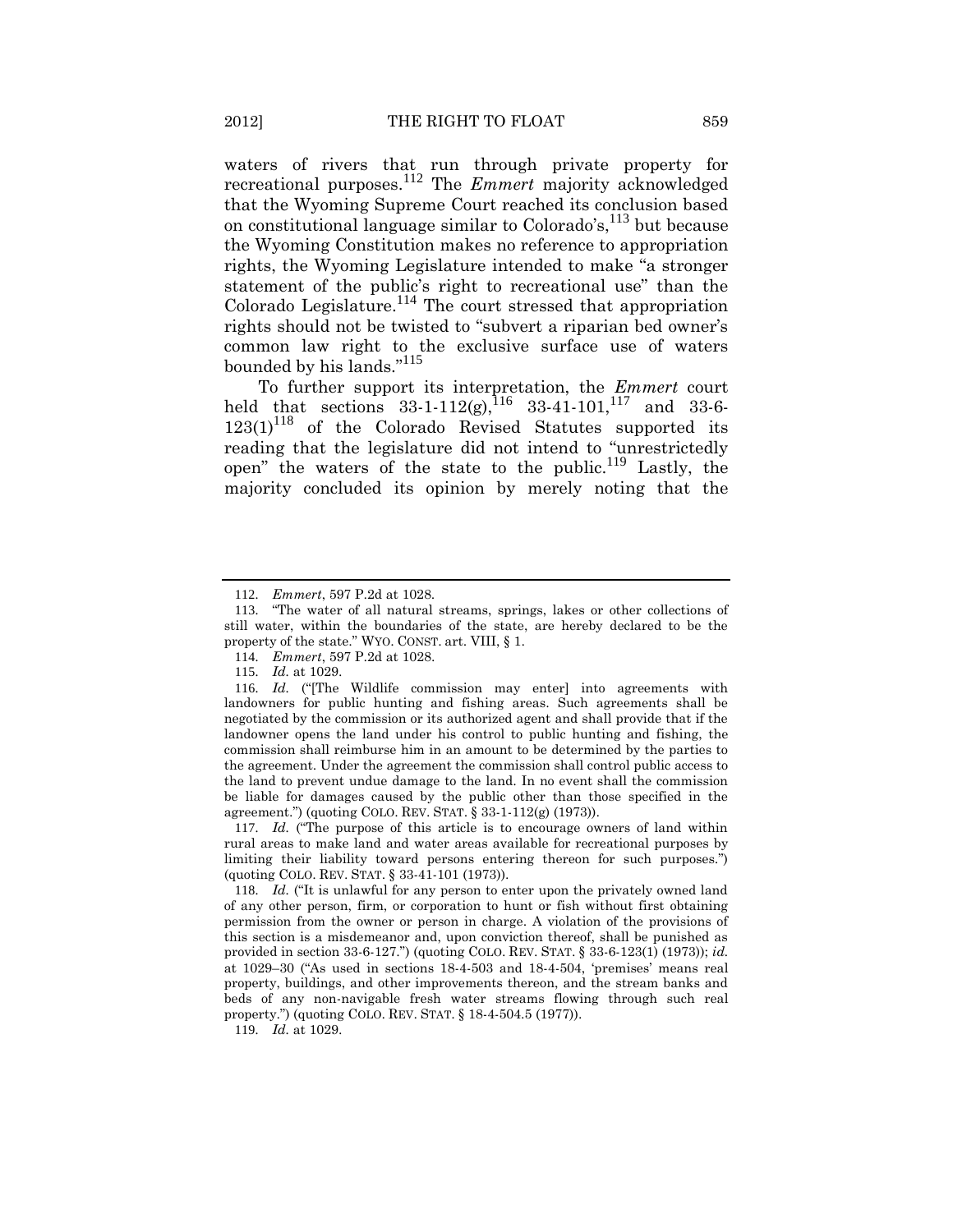legislature amended the criminal trespass statute to clarify the definition of premises. $^{120}$ 

In sum, the court found that the language and structure of the Colorado Constitution and statutes evidenced legislative intent that article XVI, section 5 of the Colorado Constitution was not meant to grant the public unrestricted access to all of  $Colorado's rivers and streams.<sup>121</sup> Additionally, the court$ reaffirmed its holding in *Hartman* that land underlying nonnavigable streams is subject to the private ownership vested in the owner of the adjoining land.<sup>122</sup> This rule, in combination with section 41-1-107—that the space above waters is "vested in the several owners of the surface beneath"—did not grant the public the right to float on waters overlying private land.<sup>123</sup> Finally, the majority declined to follow the modern trend adopted in neighboring states granting the right to recreational use of the states' waters based on similar constitutional provisions.<sup>124</sup>

## *C. The Dissent*

Justice James Groves was one of two dissenters in *Emmert*. Justice Groves took issue with the court's "narrow construction" of article XVI, section  $5^{125}$  The justice opined that the appropriation clause "functions as a caveat" establishing appropriation as "superior to other uses" but that the clause does not bar other potential uses, such as recreation.<sup>126</sup> Justice Groves reasoned that if the legislature intended section 5 to apply only to appropriation, it would have clearly said so. $^{127}$ 

Next, Justice Groves argued that *Hartman* is distinguishable from *Emmert*. <sup>128</sup> The issue in *Hartman* was whether a statute that provided an easement for a public right to fish in any stream was constitutional.<sup>129</sup> The *Hartman* court

<sup>120</sup>. *See id. But see* Potter et al., *supra* note [3,](#page-1-0) at 475–80 (arguing that COLO. REV. STAT. § 18-4-504.5 "support[s] the concept of a public right to float the navigable rivers and streams of the state of Colorado").

<sup>121</sup>. *Emmert*, 597 P.2d at 1030.

<sup>122</sup>. *Id.*

<sup>123</sup>. *Id.* at 1027–30 (quoting COLO. REV. STAT. § 41-1-107 (1973)).

<sup>124</sup>. *Id.* at 1027.

<sup>125</sup>. *Id.* at 1030 (Groves, J., dissenting).

<sup>126</sup>. *Id.*

<sup>127</sup>. *Id.*

<sup>128</sup>. *Id.*

<sup>129</sup>. *Id.*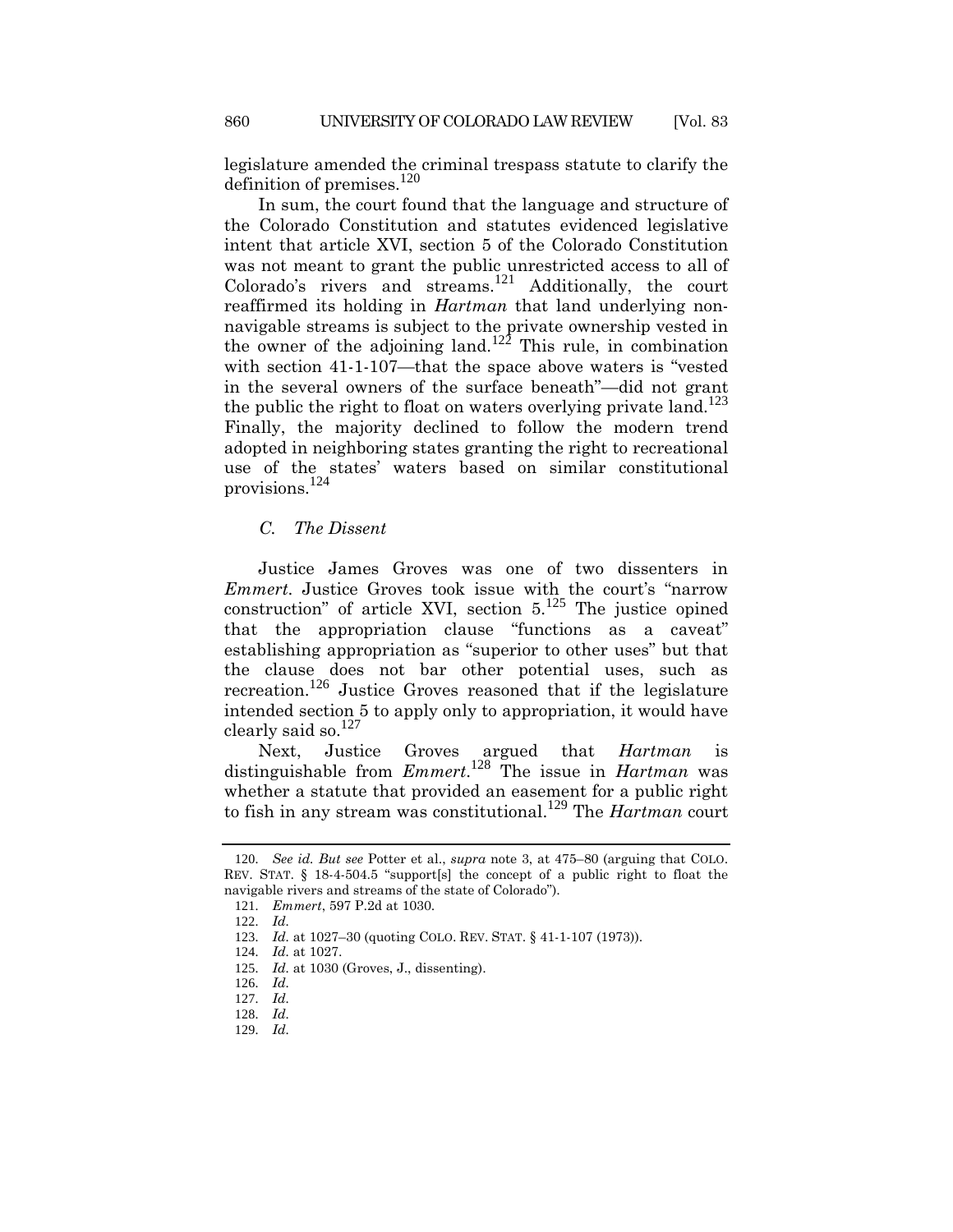concluded that the statute "constituted a taking of private property without compensation."<sup>130</sup> Therefore, because the law in *Hartman* was held invalid, "[n]o determination as to the rights to use of streams in the absence of a trespass to land was necessary."<sup>131</sup> More importantly, the *Hartman* opinion concerning article XVI of the Colorado Constitution was "merely *dicta*, not precedent."<sup>132</sup> Therefore, any language in the *Hartman* court's ruling that concerns the public's right to float on rivers through private property was not controlling.<sup>133</sup>

Regarding the *Emmert* majority's reliance on the commonlaw *ad coelum* doctrine, Justice Groves opined that "it is not clear that *Hartman* adopted this rule."<sup>134</sup> The justice reasoned that the language in *Hartman* relied on by the *Emmert* majority is susceptible to multiple interpretations.<sup>135</sup> Therefore, it was imprudent for the *Emmert* majority to adopt an expansive common-law doctrine from a case that dealt with fishing rights and had little in common with the facts at hand.

Justice James Carrigan penned the second dissenting opinion in *Emmert*. Justice Carrigan echoed Justice Groves's sentiment but took special issue with the majority overstepping its bounds by unnecessarily deciding a "major constitutional issue of far-ranging implications."<sup>136</sup> Justice Carrigan's opinion focused on the pragmatic consequences of the majority's constitutional interpretation.<sup>137</sup> Most importantly, he reasoned, "no individual 'owns' the beauty or buoyancy of [Colorado's] streams."<sup>138</sup> Therefore, the *Emmert* majority's utilization of "medieval concepts" to secure "unlimited fee simple title[s]" for wealthy property owners is not appropriate in the modern-day access debate.<sup>139</sup> The court's split reveals the difficulty in finding an adequate solution.

137. *Id.*

138. *Id.*

<sup>130</sup>. *Id.* at 1031.

<sup>131</sup>. *Id.*

<sup>132</sup>. *Id.*

<sup>133</sup>. *Id.*

<sup>134</sup>. *Id.*

<sup>135</sup>. *Id.* ("This language could just as well mean that the court concluded that the defendant could not fish without trespassing, and that since trespassing was forbidden, so was fishing.").

<sup>136</sup>. *Id.* at 1032 (Carrigan, J., dissenting).

<sup>139</sup>. *Id.* at 1033.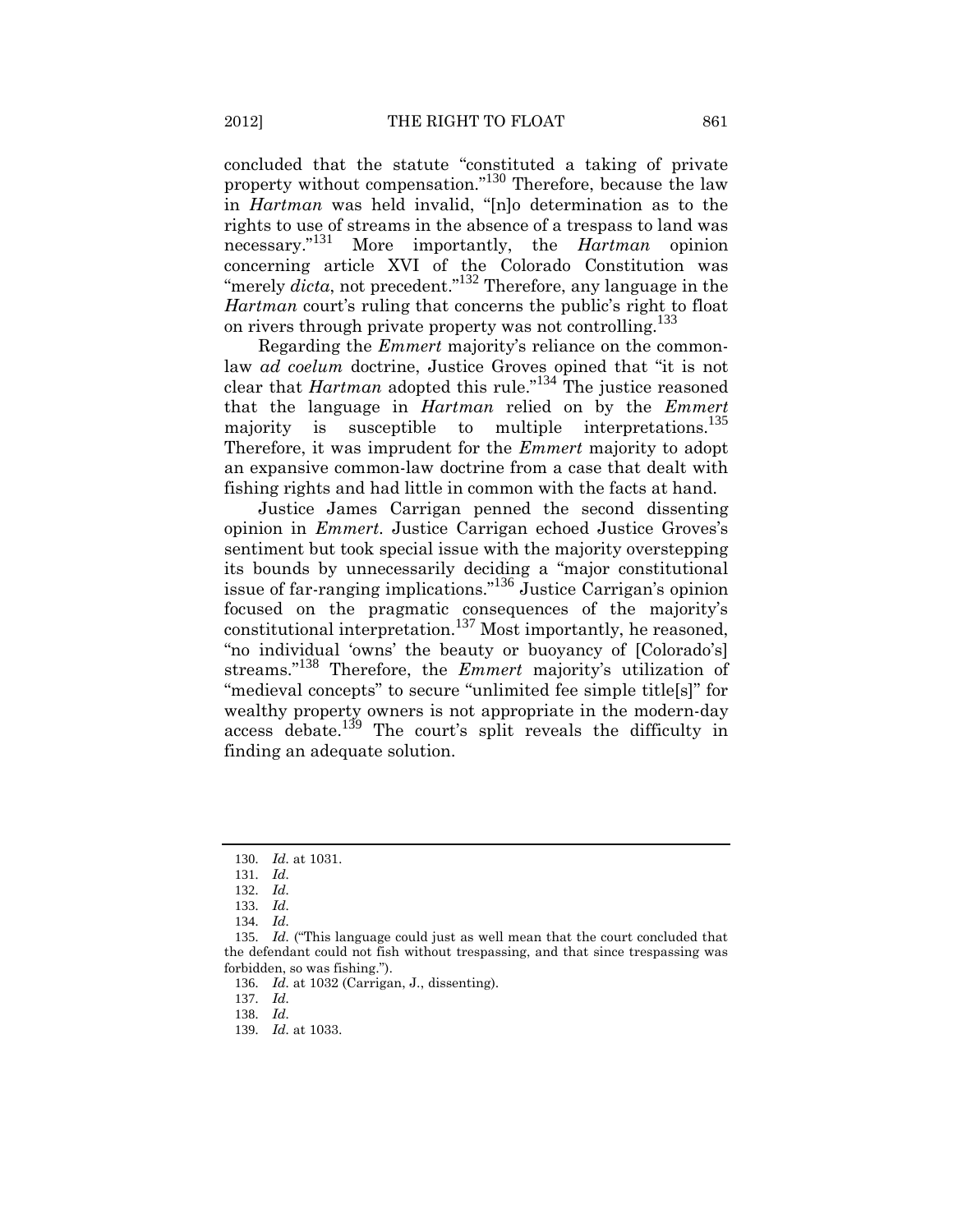#### III. THE DIFFERING VIEWPOINTS

This Part will examine the current state of the law surrounding the right to float on rivers through private property and discuss the Colorado General Assembly's response to the multiple interpretations of *Emmert*. <sup>140</sup> Section A discusses the legislative and executive responses to the court's holding. Section B examines the private landowners' argument for denying the right to float through their property. Finally, Section C analyzes the argument in favor of a right to float through private property.

#### *A. The Current State of the Law*

In response to the *Emmert* litigation, the General Assembly enacted several statutes aimed at clarifying criminal trespass liability.<sup>141</sup> In section  $18-4-504.5$  of the Colorado Revised Statutes, the legislature defined "premises" as "real property, buildings, and other improvements thereon, and the stream banks and beds of any nonnavigable fresh water streams flowing through such real property."<sup>142</sup> Both proponents and opponents of the right to float cite this  $\frac{1}{4}$  amendment to support their respective arguments.<sup>143</sup> Opponents argue that, because *Emmert* was decided with the premises definition set forth in section 18-4-504.5 in mind, this amendment does nothing to alter the law.<sup>144</sup> At the same time, proponents argue that the statute clarifies that rafting does not constitute a trespass because water is explicitly excluded from the definition.<sup>145</sup>

Unfortunately, the Colorado Legislature offered little guidance on how this modified definition affected the right to float after the *Emmert* decision.<sup>146</sup> As a result, the public asked

<sup>140</sup>. *See* Hill, *supra* not[e 5;](#page-1-2) Potter et al., *supra* not[e 3.](#page-1-0)

<sup>141</sup>. *E.g.*, COLO. REV. STAT. § 18-4-504 (1977) ("A person commits the crime of third degree criminal trespass if he unlawfully enters or remains in or upon premises. Third degree criminal trespass is a class 1 petty offense."); *see* Hill & Potter, *supra* not[e 15,](#page-3-0) at 17.

<sup>142</sup>. COLO. REV. STAT. § 18-4-504.5 (1977).

<sup>143</sup>. Hill, *supra* note [5;](#page-1-2) Potter et al., *supra* note [3;](#page-1-0) *see infra* Part III.B–C.

<sup>144</sup>. *See* Hill, *supra* not[e 5,](#page-1-2) at 338.

<sup>145</sup>. Potter et al., *supra* not[e 3,](#page-1-0) at 476.

<sup>146</sup>. *Compare* People v. Emmert, 597 P.2d 1025, 1029–30 (Colo. 1979) (holding that despite clarifying the meaning of "premises," section 18-4-504.5 does not approve a public right to use rivers floating through private land), *with* Potter et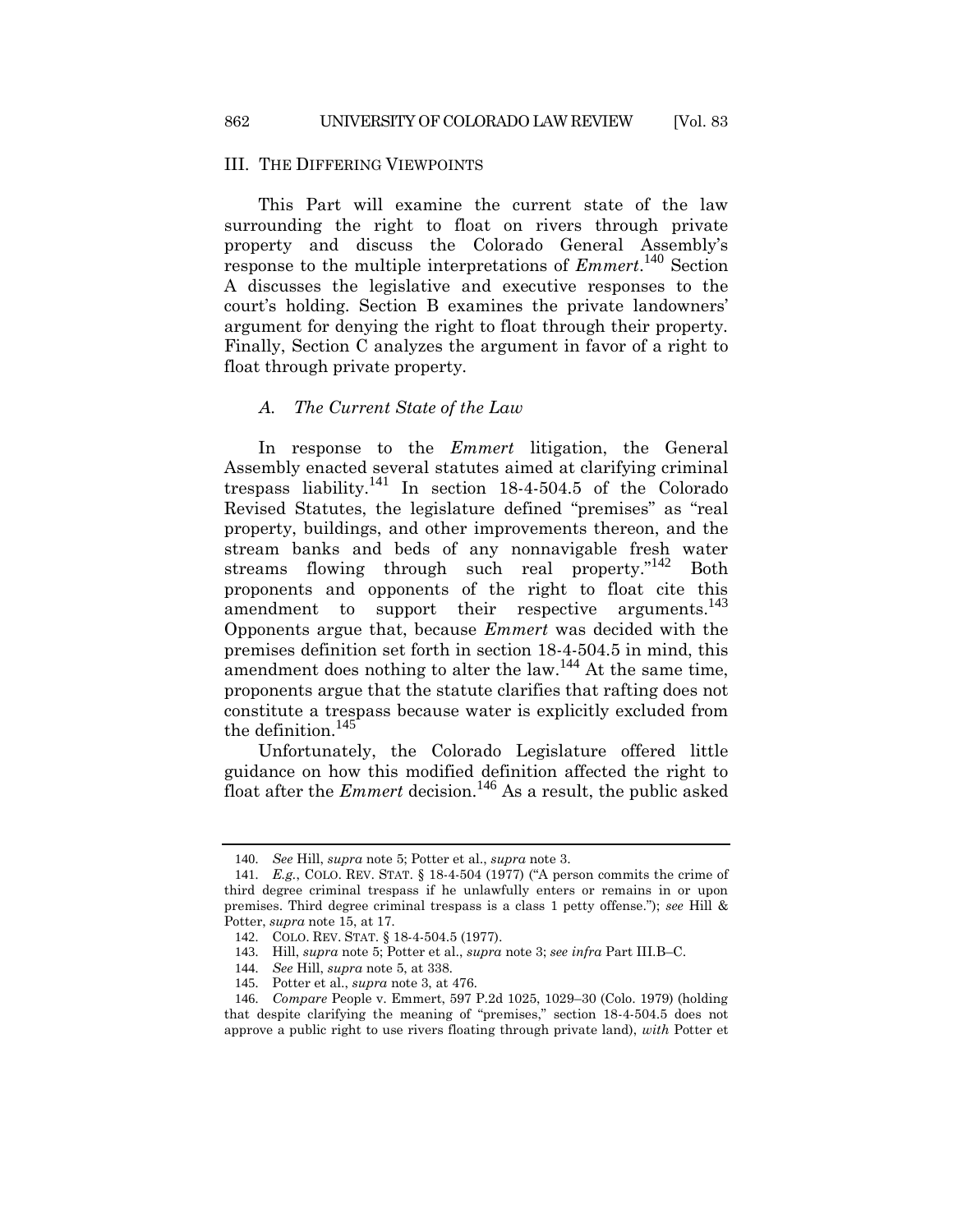<span id="page-18-0"></span>the Colorado Attorney General, Duane Woodard, to clarify the purpose and effect of the modified definition.<sup>147</sup> Attorney General Woodard concluded that the legislature intended that "one who floats upon the waters of a river or stream over or through private property, without touching the stream banks or beds, does not commit a criminal trespass."<sup>148</sup> Next, when considering whether section 18-4-504.5 authorizes private landowners "to prohibit . . . floating or boating," Attorney General Woodard concluded that the phrase "stream banks and beds," as used in the statute, does not include the water itself.<sup>149</sup> Therefore, it follows that section 18-4-504.5 does not authorize private landowners to prevent the public from floating through their land.<sup>150</sup> In regard to the *Emmert* majority's reference to section 18-4-504.5 in its opinion, Attorney General Woodard stated that section 18-4-504.5 could not apply to the court's decision because "[t]he majority did not analyze or interpret" the section.<sup>151</sup> Attorney General Woodard's opinion is significant because it clarifies the definitions at issue and forms much of the backbone of the current debate discussed in the next Section.

## <span id="page-18-1"></span>*B. The Private Landowners' Claim*

To justify excluding rafters from floating on rivers running through their property, private landowners in Colorado often cite *Emmert* for the proposition that there is "no affirmative right to float"<sup>152</sup> because the court concluded that "the land underlying non-navigable streams is the subject of private ownership."<sup>153</sup> Additionally, opponents of the right to float claim that the amended definition of "premises" in section 18-4- 504.5 does nothing to change the *Emmert* holding because the

al., *supra* note [3](#page-1-0), at 476 (arguing that the legislature "deliberately amended the trespass statute in order to approve of floating through private property").

<sup>147</sup>. The request for an opinion was filed by Hamlet J. Barry III, the Executive Director of the Department of Natural Resources. Purpose & Effect of C.R.S. 1973, 18-4-504.5 (1978 repl. vol. 8), 1983 WL 167506, at \*1 (Op. Colo. Att'y Gen. Aug. 31, 1983) [hereinafter Woodard Opinion].

<sup>148</sup>. *Id.* at \*5.

<sup>149</sup>. *See id.* at \*1–2.

<sup>150</sup>. *See* COLO. REV. STAT. § 18-4-504.5 (1977); Travis H. Burns, Note, *Floating on Uncharted Headwaters: A Look at the Laws Governing Recreational Access on Waters of the Intermountain West*, 5 WYO. L. REV. 561, 587 (2005).

<sup>151</sup>. Woodard Opinion, *supra* note [147,](#page-18-0) at \*3.

<sup>152</sup>. Hill, *supra* note [5,](#page-1-2) at 332.

<sup>153</sup>. People v. Emmert, 597 P.2d 1025, 1027 (Colo. 1979).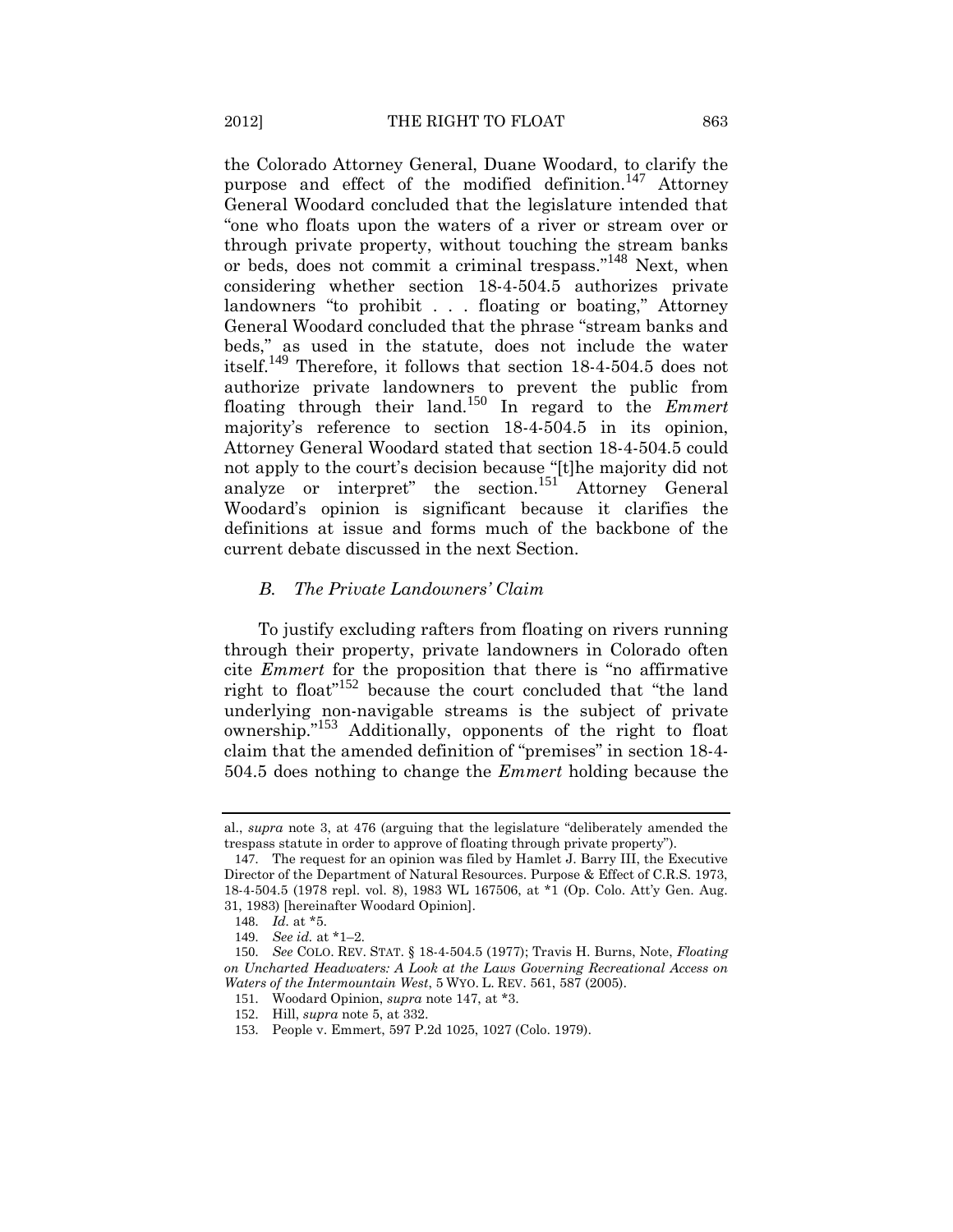court was aware of the amendment yet still concluded that the defendants were in violation of the Colorado Criminal Trespass statute.<sup>154</sup> Further, section 18-4-504.5 "contains no express grant of access" to streams.<sup>155</sup> Despite criticisms of the *ad coelum* doctrine,<sup>156</sup> private landowners argue that the *Emmert* court held that section 41-1-107 codifies the doctrine and that the legislature must repeal the statute to abolish it.<sup>157</sup> Therefore, private landowners argue that the current statute grants them the right to exclude rafters from the water running over their property.<sup>158</sup>

In response to Attorney General Woodard's opinion, private landowners note that this opinion is not binding legal precedent.<sup>159</sup> Furthermore, because it does not address "whether an affirmative right to float exists, it cannot be relied upon as a basis for an affirmative right to float."<sup>160</sup> Private landowners argue that Attorney General Woodard's opinion merely states that section 18-4-504.5 does not provide a legal basis for private landowners to exclude rafters from floating through their lands but does not grant the right to float either.<sup>161</sup> Finally, opponents of the right to float point out that "[n]o Colorado statute expressly confers a right on the public to float through private property."<sup>162</sup> Therefore, the private landowners argue that the public has no right to float through the rivers that run alongside private land<sup>163</sup> and that any statute that would allow access for river rafters through private land would infringe upon their recognized property interest and constitute a taking.<sup>164</sup>

<sup>154</sup>. *Id.* at 1030.

<sup>155</sup>. Hill, *supra* note [5,](#page-1-2) at 338.

<sup>156</sup>. *See Emmert*, 597 P.2d at 1030 (Carrigan, J., dissenting).

<sup>157</sup>. *See Emmert*, 597 P.2d at 1027 ("The ownership of space above the lands and waters of this state is declared to be vested in the several owners of the surface beneath, subject to the right of flight of aircraft.") (quoting COLO. REV. STAT. § 41-1-107 (1973)); Hill, *supra* not[e 5,](#page-1-2) at 336–37.

<sup>158</sup>. Hill, *supra* note [5,](#page-1-2) at 336–37.

<sup>159</sup>. *Id.* at 335.

<sup>160</sup>. *Id.*

<sup>161</sup>. *Id.*

<sup>162</sup>. Hill & Potter, *supra* note [15,](#page-3-0) at 17.

<sup>163</sup>. *Id.*

<sup>164</sup>. *Id.* at 17–18; *see also* COLO. CONST. art II, § 15; *infra* Part IV.B–C.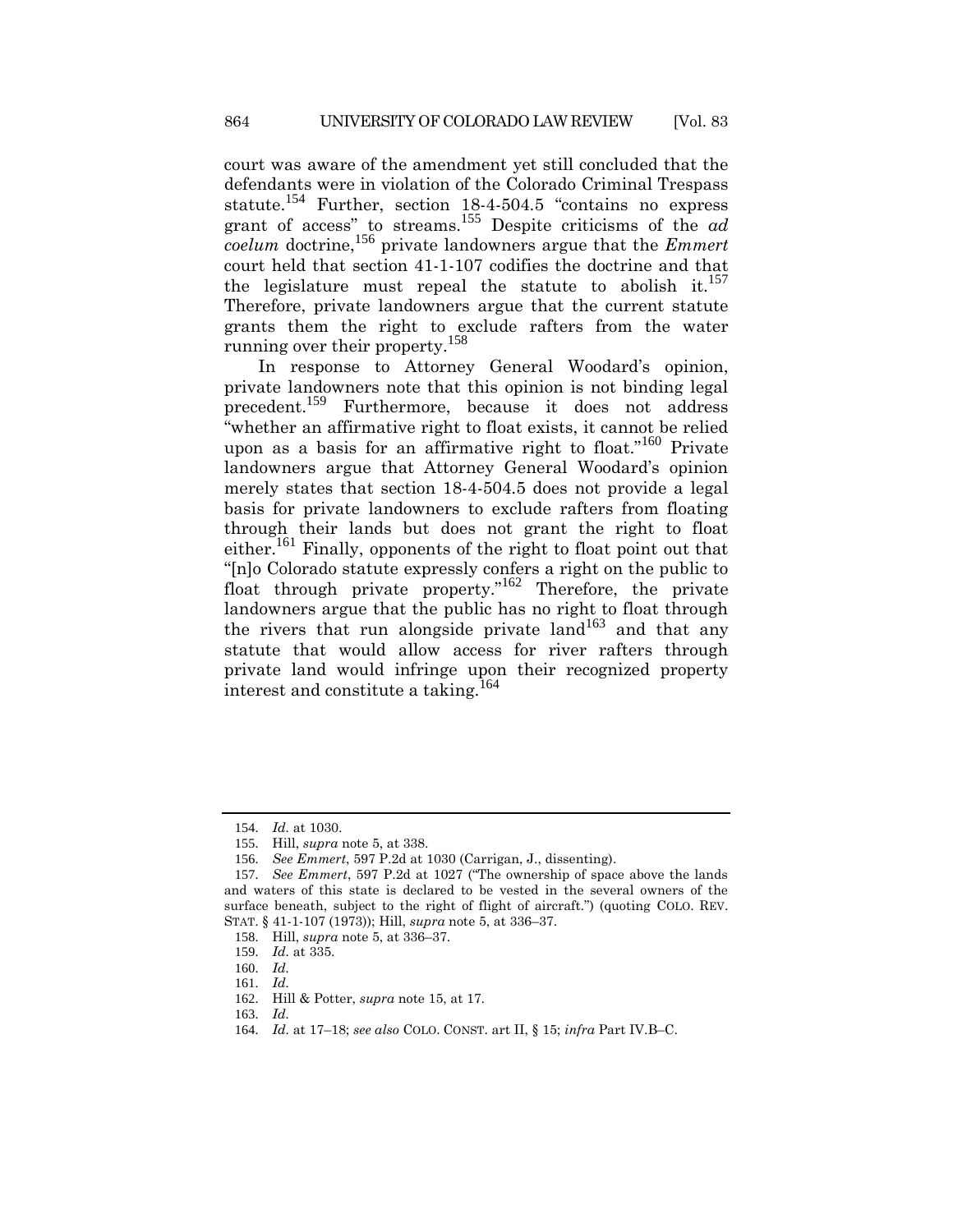#### *C. The River Rafters' Claim*

While some private property owners believe that the law is clear, advocates of the right to float argue that the law is "about as clear as the water of a mighty river at the height of spring runoff."<sup>165</sup> They assert that *Emmert*'s holding is limited to the issue of "criminal trespass from recreational use of a non-navigable river.<sup>"166</sup> However, "what remains unresolved in Colorado is whether boaters who float through private property . . . without touching the beds and banks . . . are subject to civil liability for trespass."<sup>167</sup>

Right-to-float advocates make strong policy arguments against a decision that they believe is no longer applicable in modern society.<sup>168</sup> For example, access proponents feel that *Emmert* is out of touch with the modern trend for river access because Colorado has "parted ways with neighboring states"<sup>169</sup> that permit a right to float and have nearly identical constitutional provisions.<sup>170</sup> The uncertainty in Colorado law does not exist elsewhere. Neighboring states have clearly outlined who has the right to float rivers running through private land and under what circumstances. It is unsound policy for a popular whitewater-rafting destination like Colorado to have the "most ambiguous" river access law of any western state.<sup>171</sup> Additionally, proponents cite the law's financial harm to Colorado's economy and how denying this right jeopardizes the \$150 million per year industry.<sup>172</sup> To support this, access proponents argue that the state legislature "reacted" to the *Emmert* decision by amending the criminal trespass law to clarify the legislature's intent.<sup>173</sup> While the *Emmert* court did not adequately address exactly what effect

<sup>165</sup>. Hill & Potter, *supra* note [15,](#page-3-0) at 19. In a partial ruling on access to the Gunnison River in 2001, a district court acknowledged that Colorado law is in a state of flux. *Id.*

<sup>166</sup>. Potter et al., *supra* not[e 3,](#page-1-0) at 458 (emphasis omitted).

<sup>167</sup>. *Id.*

<sup>168</sup>. Hill & Potter, *supra* note [15,](#page-3-0) at 18.

<sup>169</sup>. *Id.* at 19; *see* MONT. CONST. art. IX, § 3(3) ("All surface, underground, flood, and atmospheric waters within the boundaries of the state are the property of the state for the use of its people and are subject to appropriation for beneficial uses as provided by law."); WYO. CONST. art. VIII, § 1 ("The water of all natural streams, springs, lakes or other collections of still water, within the boundaries of the state, are hereby declared to be the property of the state.").

<sup>170</sup>. Hill & Potter, *supra* note [15,](#page-3-0) at 19.

<sup>171</sup>. *See* Burns, *supra* note [150,](#page-18-1) at 602.

<sup>172</sup>. COLO. RIVERS OUTFITTERS ASS'N, *supra* not[e 17,](#page-3-2) at 6.

<sup>173</sup>. Hill & Potter, *supra* note [15,](#page-3-0) at 19.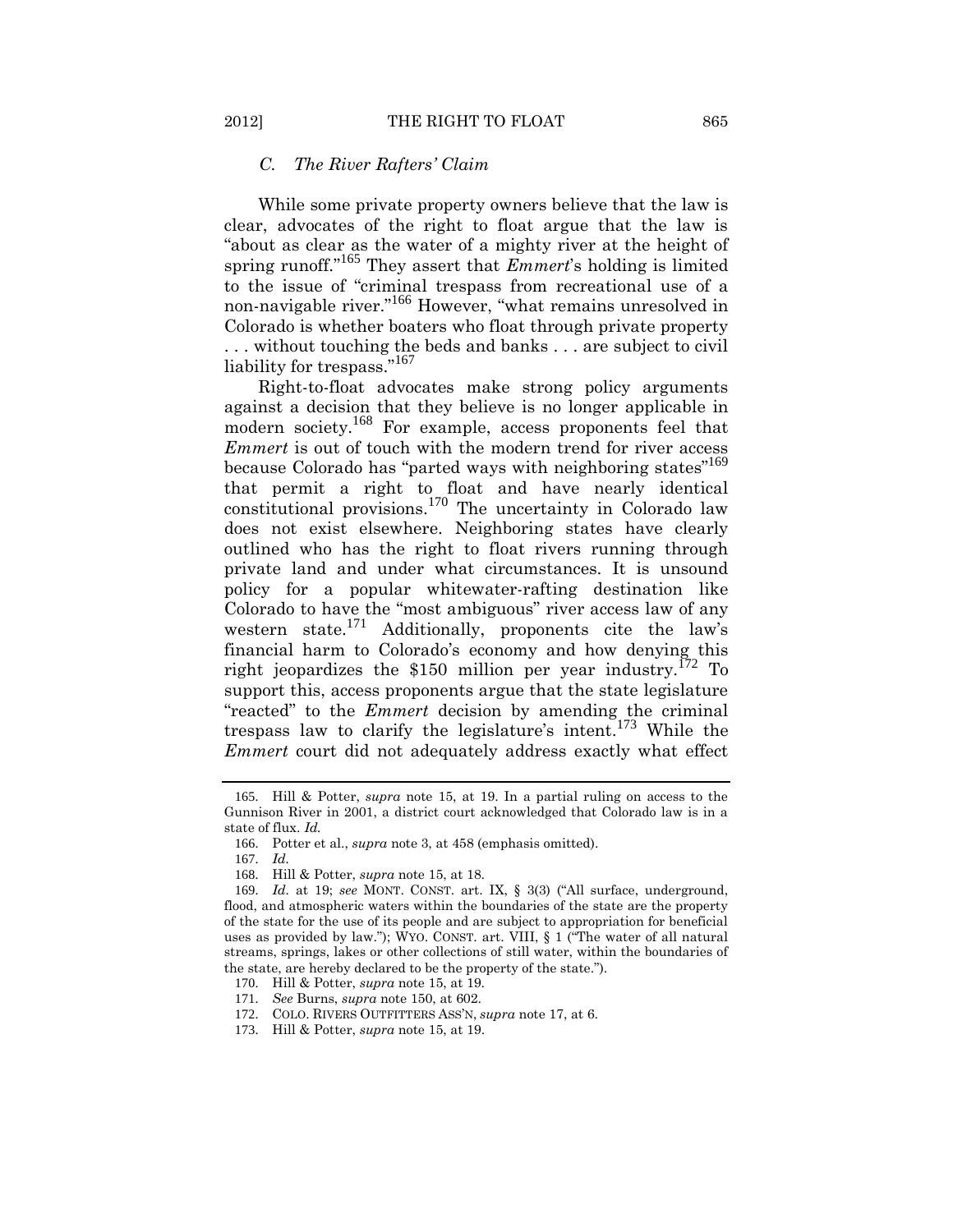section  $18-4-504.5$  had on the public's right to  $access$ ,  $174$ Attorney General Woodard found that the *Emmert* rationale applies only in criminal trespass situations and does not provide a civil remedy.<sup>175</sup> Access proponents argue that Attorney General Woodard's opinion supports their argument that *Emmert* did not prohibit a person's right to float over private property "when [the] banks and beds are not touched by the floater."<sup>176</sup>

## IV. THE NEED FOR LEGISLATIVE CHANGE GRANTING THE RIGHT TO FLOAT

Considering these opinions and looking forward, the Colorado Legislature should balance the interests of private landowners and river rafters by allowing public access to waters that overlie private land. Throughout the years, disputes between property owners and recreational river users have threatened the entire commercial rafting economy.<sup>177</sup> Because it is unrealistic to negotiate a settlement with every single property owner, clarity is needed to eliminate disputes resulting from the *Emmert* decision. This Part will address the rationale for legislation granting a public access right. Section A examines the public policy reasons that support the right to float. Section B analyzes the potential arguments against allowing the right to float over private land. Finally, Section C addresses these concerns by presenting the counterarguments to private landowners' concerns. Section C further argues that the Colorado Legislature should clarify this unsettled law by establishing a limited right to float in Colorado.

#### *A. Public Policy Supports Allowing a Right to Float*

Public policy supports legislative action granting a limited right to float because the right benefits the commercial rafting industry, assuages environmental concerns, and is consistent with the modern and majority trend allowing access. First, commercial rafting brings a significant amount of income into

<sup>174</sup>. Potter et al., *supra* note [3](#page-1-0), at 478 ("[T]he Court did not interpret or apply the new statutory definition. The present statute addressing trespass contains the best and clearest statement by the legislature on whether boating is a trespass.").

<sup>175</sup>. *See* Hill & Potter, *supra* note [15,](#page-3-0) at 19.

<sup>176</sup>. Burns, *supra* note [150,](#page-18-1) at 587.

<sup>177</sup>. *See* Hill & Potter, *supra* note [15,](#page-3-0) at 19.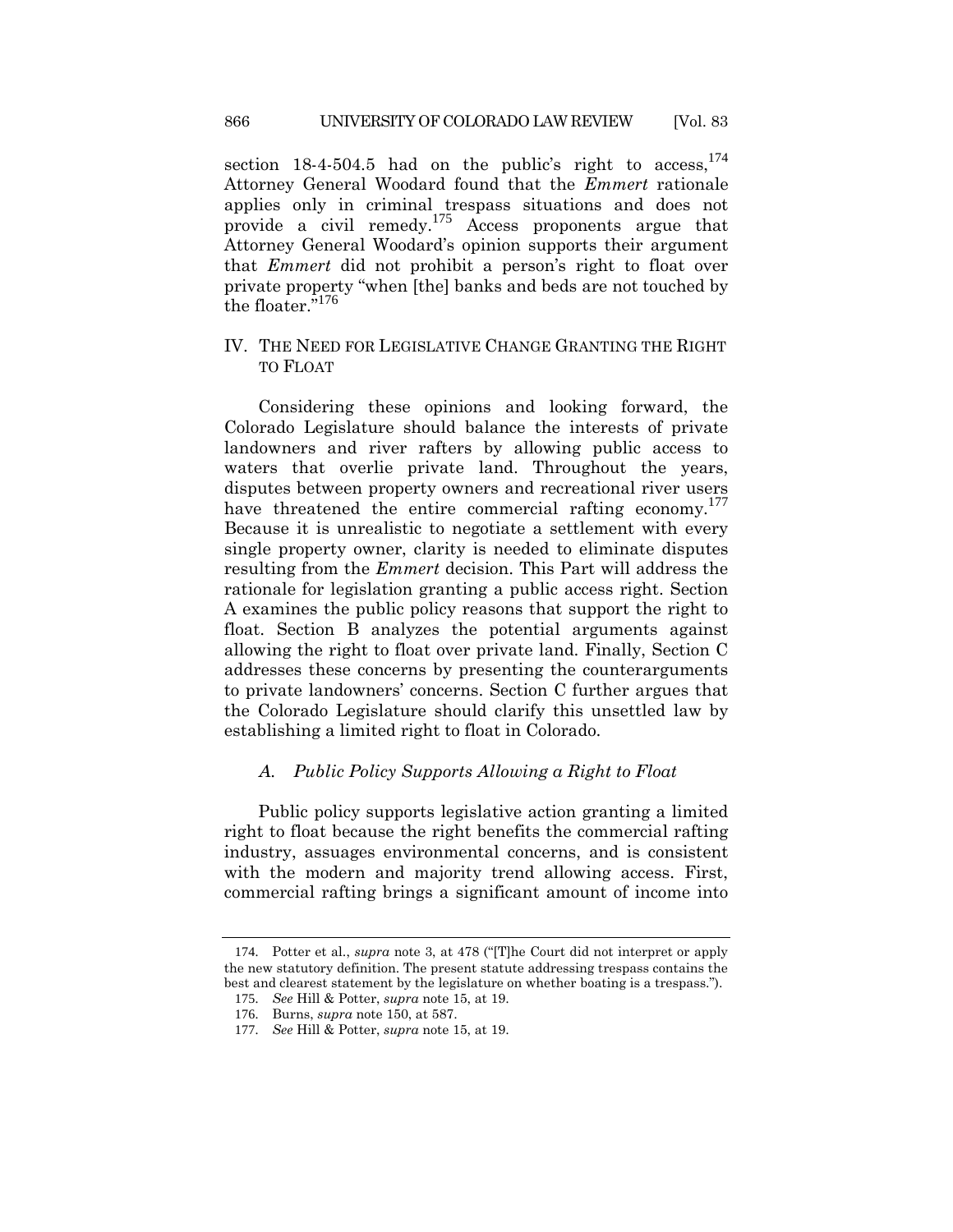the state.<sup>178</sup> Colorado rafting companies both attract tourists and generate tax revenue.<sup>179</sup> In the last ten years alone, commercial rafting had a \$1.3 billion economic impact on  $Colorado.<sup>180</sup> Without the legislature clarifying the law, these$ companies are in jeopardy of being "sued out of business" if private landowners block passage on traditionally traveled streams that flow through their land.<sup>181</sup>

Typically, disputes between commercial rafting businesses and private landowners occur about once a year.<sup>182</sup> Therefore, every year that the legislature neglects to take action increases the risk that the entire industry could be "wipe[d] . . . off the map."<sup>183</sup> Article X, section 2 of the Colorado Constitution requires the legislature to keep a balanced budget.<sup>184</sup> Because of how heavily the state relies on tax revenues from the rafting industry, the demise of that industry would have devastating economic implications. The state would lose not only the tax revenue associated with rafting businesses but also the economic benefits from rafting-based tourism. In order to maintain a balanced budget, the state would be forced either to find new sources of revenue or to decrease spending in other areas to offset these lost earnings.<sup>185</sup>

Additionally, there are serious pragmatic consequences if the legislature fails to act. If rafters are denied access to rivers that float over private land, the result will be an "intensification of use of those waters flowing through public lands."<sup>186</sup> Currently, commercial rafting companies operate on twenty-seven different rivers in the state,<sup>187</sup> and "all of them go through private land."<sup>188</sup> Because only public rivers will be available for rafting, river traffic will become focused on a smaller number of rivers.<sup>189</sup> With the same number of users focusing on a smaller supply of accessible whitewater rafting,

<sup>178</sup>. *See supra* text accompanying notes [16](#page-3-3)–[19.](#page-3-4)

<sup>179</sup>. *See* COLO. RIVERS OUTFITTERS ASS'N, *supra* not[e 17,](#page-3-2) at 1.

<sup>180</sup>. *Id.* at 5.

<sup>181</sup>. Fender, *supra* note [2.](#page-1-1)

<sup>182</sup>. *Id.*

<sup>183</sup>. Frosch, *supra* not[e 29.](#page-4-1)

<sup>184</sup>. COLO. CONST. art. X, § 2 ("The general assembly shall provide by law for an annual tax sufficient, with other resources, to defray the estimated expenses of the state government for each fiscal year.").

<sup>185</sup>. *See* COLO. RIVER OUTFITTERS ASS'N, *supra* note [17,](#page-3-2) at 6.

<sup>186</sup>. Gast, *supra* not[e 4,](#page-1-3) at 258.

<sup>187</sup>. *See* COLO. RIVER OUTFITTERS ASS'N, *supra* not[e 17,](#page-3-2) at 8.

<sup>188</sup>. Fender, *supra* note [22](#page-3-1) (quoting Scenic River Tours owner Matt Brown).

<sup>189</sup>. Gast, *supra* not[e 4,](#page-1-3) at 258.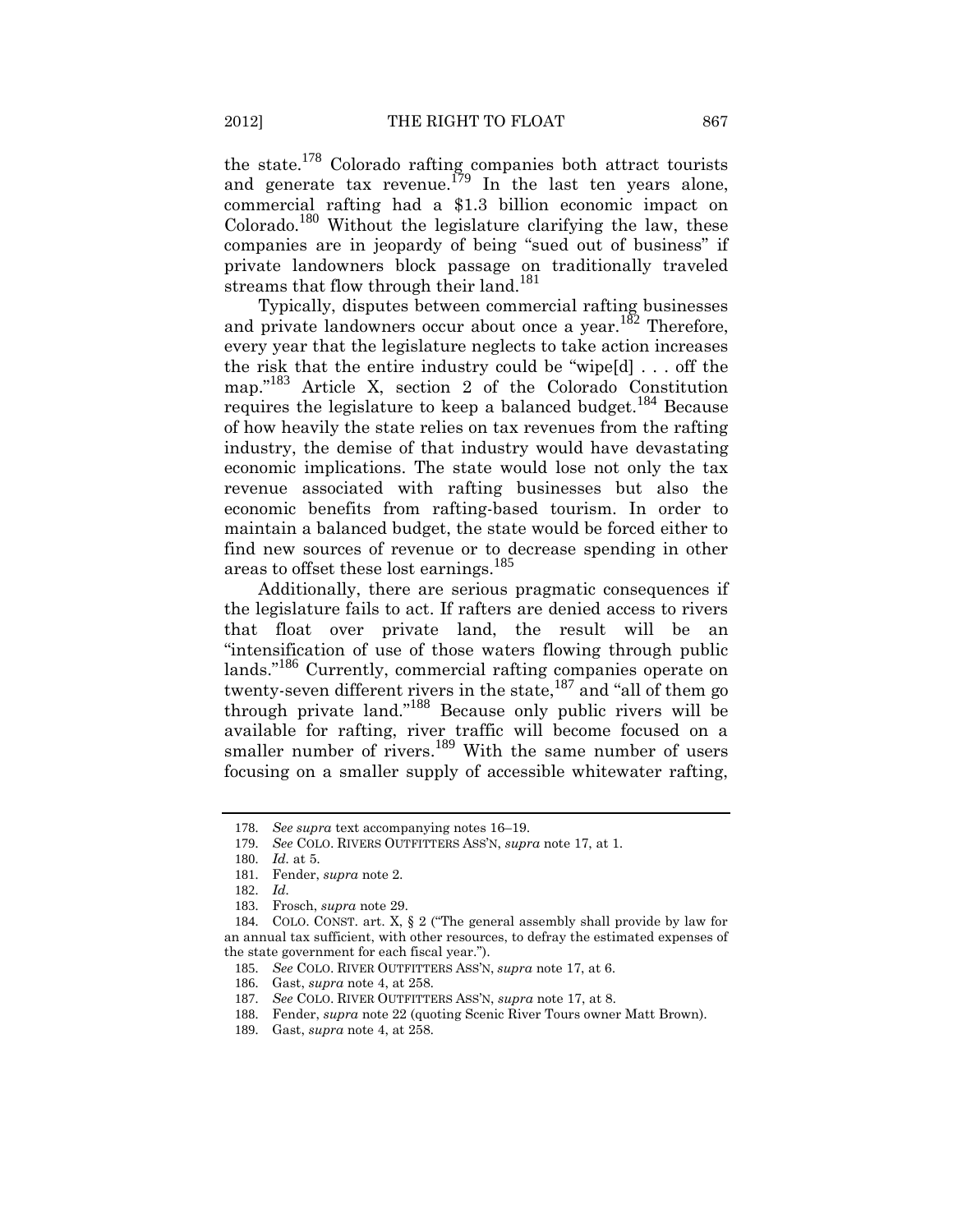the higher "intensity of use" will decrease the benefit that each user experiences; $190$  for example, this phenomenon of overuse occurred on the Colorado River, where excessive use resulted in "resource damage[ ] and serious aesthetic and sanitary problems."<sup>191</sup> Therefore, denying access to any one of the twenty-seven rivers used by commercial outfitters would increase the pressure on the other rivers of the state and would potentially reduce the quality of our natural resources, similar to what happened on the Colorado River.<sup>192</sup> The legislature should "spread the impact of public recreational energy over as broad a range of resource facilities as possible"<sup>193</sup> and affirmatively grant the public access to float rivers through private land, so long as the rafters do not touch the beds or banks.<sup>194</sup>

In granting the public river-floating access, Colorado would join the majority of Western states.<sup>195</sup> Currently, Colorado is one of only two mountain states that have not affirmatively granted river access for recreational use, the other being North Dakota.<sup>196</sup> The concerns of allowing a limited right to float in these states have been addressed by various means.<sup>197</sup> These include, but are not limited to, interpreting constitutional provisions similar to Colorado's as granting a right to float and classifying rivers as navigable to open them up to the public.<sup>198</sup> This has been accomplished through both judicial and legislative means.<sup>199</sup> Additionally, these states "have protected the right to float, notwithstanding those states' unquestioned sensitivity to private property interests," as recreational river

<sup>190</sup>. *Id.*

<sup>191</sup>. *Id.*

<sup>192</sup>. *Id.*

<sup>193</sup>. *Id.*

<sup>194</sup>. Because property owners own the right to the streambed, touching the banks qualifies as a trespass. *See* Frosch, *supra* not[e 29.](#page-4-1)

<sup>195</sup>. *See id.* ("[Sixteen] Western states clearly allow rafters to float freely through private property without the threat of trespassing charges."); *see also* Dustin Trowbridge Till, Comment, *The Right to Float on By: Why the Washington Legislature Should Expand Recreation Access to Washington's Rivers and Streams*, 28 SEATTLE U. L. REV. 1093, 1109 n.136 (2005) (noting that only "[n]ine states have explicitly refused" to grant recreational access rights). These include Alabama, Colorado, Delaware, Georgia, Indiana, Louisiana, Kansas, Missouri, and Pennsylvania. *Id.*

<sup>196</sup>. Frosch, *supra* note [29](#page-4-1) (noting that in North Dakota, rafting laws are less clear).

<sup>197</sup>. *See* Potter et al., *supra* note [3,](#page-1-0) at 486–92.

<sup>198</sup>. *Id.* at 490–92.

<sup>199</sup>. *Id.*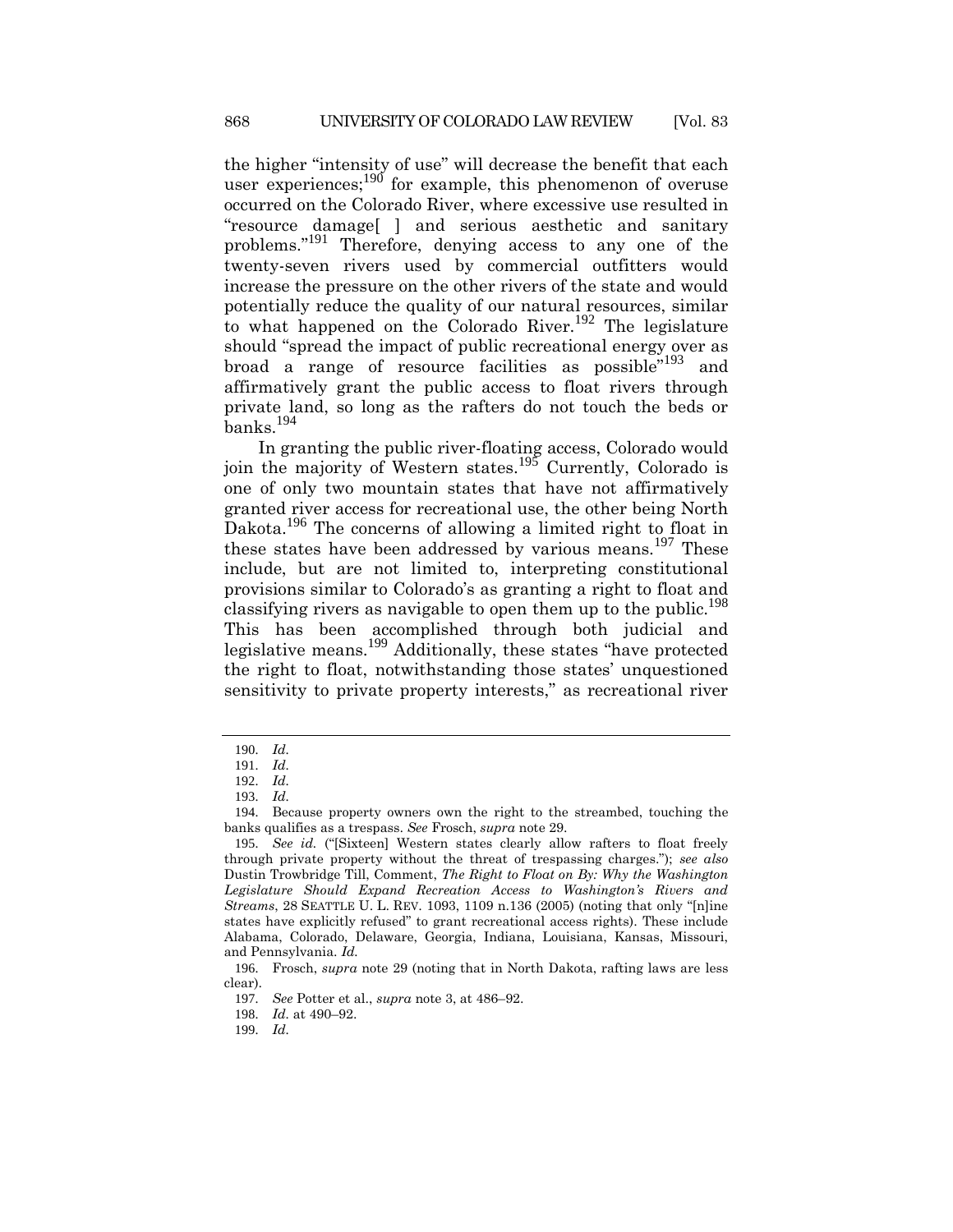rafters have used the property with little to no damage to owners' interests.<sup>200</sup>

#### *B. Arguments Against Allowing Access*

Private property owners argue that the legislature "cannot give the public recreational access to rivers without taking away from landowners their newly recognized property interests and paying them just compensation."<sup>201</sup> Landowners argue that the Colorado Constitution demands that "[p]rivate property shall not be taken or damaged, for public or private use, without just compensation."<sup>202</sup> To assess the proper amount of compensation, the Colorado Constitution stipulates that a jury, or a commission of three landowners, should determine a reasonable amount to be awarded should the legislature affirmatively grant a right to float through their private property.<sup>203</sup> Landowners justify receiving compensation because *Emmert* "clearly enunciated the right of a riparian landowner to exclude the public from the surface and bed of streams overlying his land."<sup>204</sup> Therefore, allowing access would infringe on the landowner's right to exclude others.<sup>205</sup> Considering that the right to exclude is "one of the most essential sticks in the bundle of rights that are commonly characterized as property," it would be unfair to deny landowners their due compensation.<sup>206</sup> Private property advocates also point to the Colorado Legislature's codification of the *ad coelum* doctrine at section 41-1-107.<sup>207</sup> If the legislature intrudes on this property interest and denies landowners the right to exclude persons from this property, it would constitute a taking.

Landowners also stress that they have an interest in protecting their land.<sup>208</sup> With an abundance of rivers available to raft in the state, landowners question why rafters need to

<sup>200</sup>. Hill & Potter, *supra* note [15,](#page-3-0) at 19.

<sup>201</sup>. People v. Emmert, 597 P.2d 1025, 1033 (Colo. 1979) (Carrigan, J., dissenting) (internal quotation marks omitted).

<sup>202</sup>. COLO. CONST. art. II, § 15.

<sup>203</sup>. *Id.*

<sup>204</sup>. Hill, *supra* note [5,](#page-1-2) at 333.

<sup>205</sup>. *Id.* at 335.

<sup>206</sup>. Coll. Sav. Bank v. Fla. Prepaid Postsecondary Educ. Expense Bd., 527 U.S. 666, 673 (1999) (quoting Kaiser Aetna v. United States, 444 U.S. 164, 176 (1979)).

<sup>207</sup>. COLO. REV. STAT. § 41-1-107 (2011).

<sup>208</sup>. *See* Fender, *supra* not[e 2.](#page-1-1)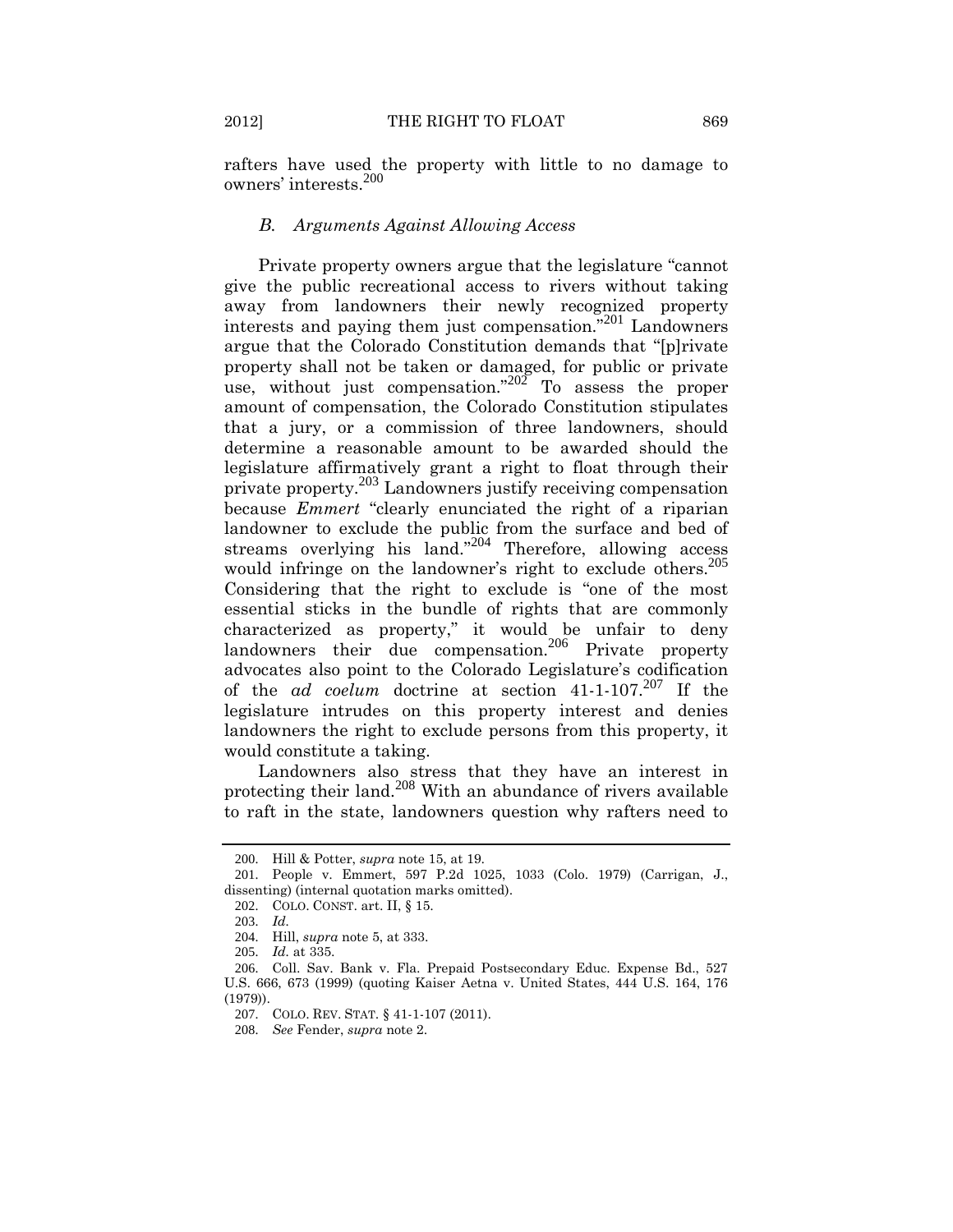pass through their property at all.<sup>209</sup> Large commercial rafting operations can create a nuisance for property owners, as boatfuls of rowdy individuals can lead to property damage as they float through.<sup>210</sup> In essence, property owners are "overrun" with trespassers because trespassing is [so] popular.<sup>"211</sup>

Landowners also point to the rafting industry's post-*Emmert* success as a sign that fears of a shutdown are overstated.<sup>212</sup> Additionally, legislative action is unnecessary because the system of case-by-case mediation, recently formalized by the Governor's office following the Taylor River compromise, has "served Colorado well by balancing the needs" of both property owners and recreational river users.<sup>213</sup> Therefore, landowners argue that property owners' concerns of the industry being shut down and damaging the Colorado economy are hyperbolic because under the current regime the commercial rafting industry has seen unprecedented growth.<sup>214</sup>

### *C. Response to Arguments Against Access*

Despite these arguments, the risk of failing to acknowledge a right to float has significant consequences. First, there is debate concerning whether the right granted in *Emmert* constitutes a protectable property interest that justifies compensation.<sup>215</sup> The property interest at stake in *Emmert* can be characterized as "the right to exclude."<sup>216</sup> The Colorado Supreme Court, however, has "only recognized the right to make beneficial use of the water as a protected property right,"

<sup>209</sup>. Jessica Fender, *Raft Rift Bill Floats Through Committee*, DENVER POST (Feb. 9, 2010, 10:40 AM), http://blogs.denverpost.com/thespot/2010/02/09/raft-riftbill-floats-through-committee/5126.

<sup>210</sup>. *Id.*; *see also* Fender, *supra* note [2](#page-1-1) (quoting one landowner's concerns that rafters on his property are "splashing the water, going 'whee!' over the dams [he] created when [he] improved the fishing [and are] hit[ting his] bridge with paddles").

<sup>211</sup>. Fender, *supra* note [2](#page-1-1) (quoting a landowner).

<sup>212</sup>. *See* COLO. RIVER OUTFITTERS ASS'N, *supra* not[e 17,](#page-3-2) at 7–8.

<sup>213</sup>. Fender, *supra* note [22](#page-3-1) (quoting John Leede, president of the Creekside Coalition, which represents 600 riverfront property owners).

<sup>214</sup>. *See* COLO. RIVER OUTFITTERS ASS'N, *supra* note [17,](#page-3-2) at 7–8. *But see* Hill & Potter, *supra* note [15,](#page-3-0) at 18 (discussing a 2001 river access dispute that caused a commercial rafting company to go out of business after a landowner denied the company access through its land).

<sup>215</sup>. Gast, *supra* not[e 4,](#page-1-3) at 260.

<sup>216</sup>. *Id.*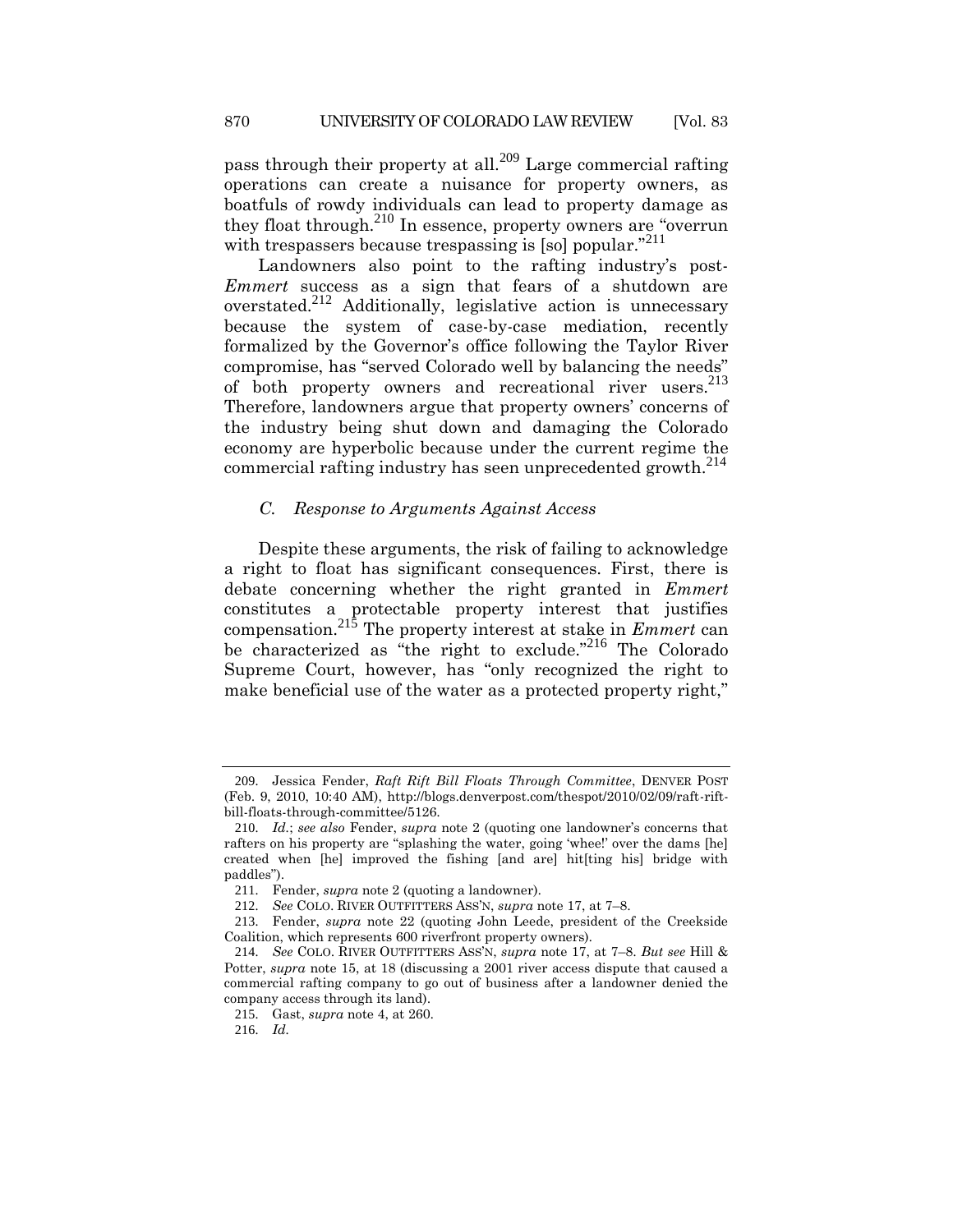*not* the right to exclude.<sup>217</sup> The right to exclude is "not necessarily a positive right to make beneficial use."<sup>218</sup> This interpretation is justified because it incentivizes and rewards individuals for improving land through positive rights.

Furthermore, the majority in *Emmert* did not assess whether action by the legislature allowing access would constitute a taking.<sup>219</sup> Rather, the Colorado Supreme Court suggested that the legislature is the proper avenue rather than the judiciary.<sup>220</sup> Language suggesting that any action would result in a taking was in the dissent and therefore is not  $law^{221}$ . In regard to the *ad coelum* doctrine, this law is outdated and is not a reliable basis for justifying compensation. In fact, the doctrine has been rejected by the U.S. Supreme Court as having "no place in the modern world."<sup>222</sup> Colorado should no longer be restricted by the dead hand of history, and it is time for Colorado to reevaluate the most "conservative [river access] policies in the [W]est."<sup>223</sup>

<span id="page-26-0"></span>In the alternative, assuming *Emmert* did grant a protectable property interest, the Colorado Supreme Court could rule that a public access law would not require compensation because any infringement on landowners' rights is de minimis.<sup>224</sup> For example, both the Montana Supreme Court and the Ninth Circuit have found that statutes allowing recreational access to individuals on rivers running through private property do not justify compensation because the imposition on the property right at stake is de minimis when individuals merely float through a landowner's property.<sup>225</sup> Public policy supports this conclusion because "mere[ ] . . . fleeting, non-consumptive use of the quality of buoyancy inherent in the water" should not amount to a compensable taking.<sup>226</sup> For example, where floaters only pass over a

<sup>217</sup>. *Id.* at 260 n.43 (citing Town of Sterling v. Pawnee Ditch Extension Co., 94 P. 339 (Colo. 1908)).

<sup>218</sup>. *Id.*

<sup>219</sup>. *See* People v. Emmert, 597 P.2d 1025 (Colo. 1979).

<sup>220</sup>. *Id.* at 1027.

<sup>221</sup>. *Id.* at 1033 (Carrigan, J., dissenting).

<sup>222</sup>. United States v. Causby, 328 U.S. 256, 261 (1946).

<sup>223</sup>. Burns, *supra* note [150,](#page-18-1) at 575.

<sup>224</sup>. *See* Madison v. Graham, 316 F.3d 867, 872 (9th Cir. 2002); Jas. Jeffrey Adams & Cody Winterton, *Navigability in Oregon: Between a River Rock and a Hard Place*, 41 WILLAMETTE L. REV. 615, 651 n.234 (2005).

<sup>225</sup>. Adams & Winterton, *supra* note [224,](#page-26-0) at 651 n.234.

<sup>226</sup>. People v. Emmert, 597 P.2d 1025, 1032 (Colo. 1979) (Carrigan, J., dissenting).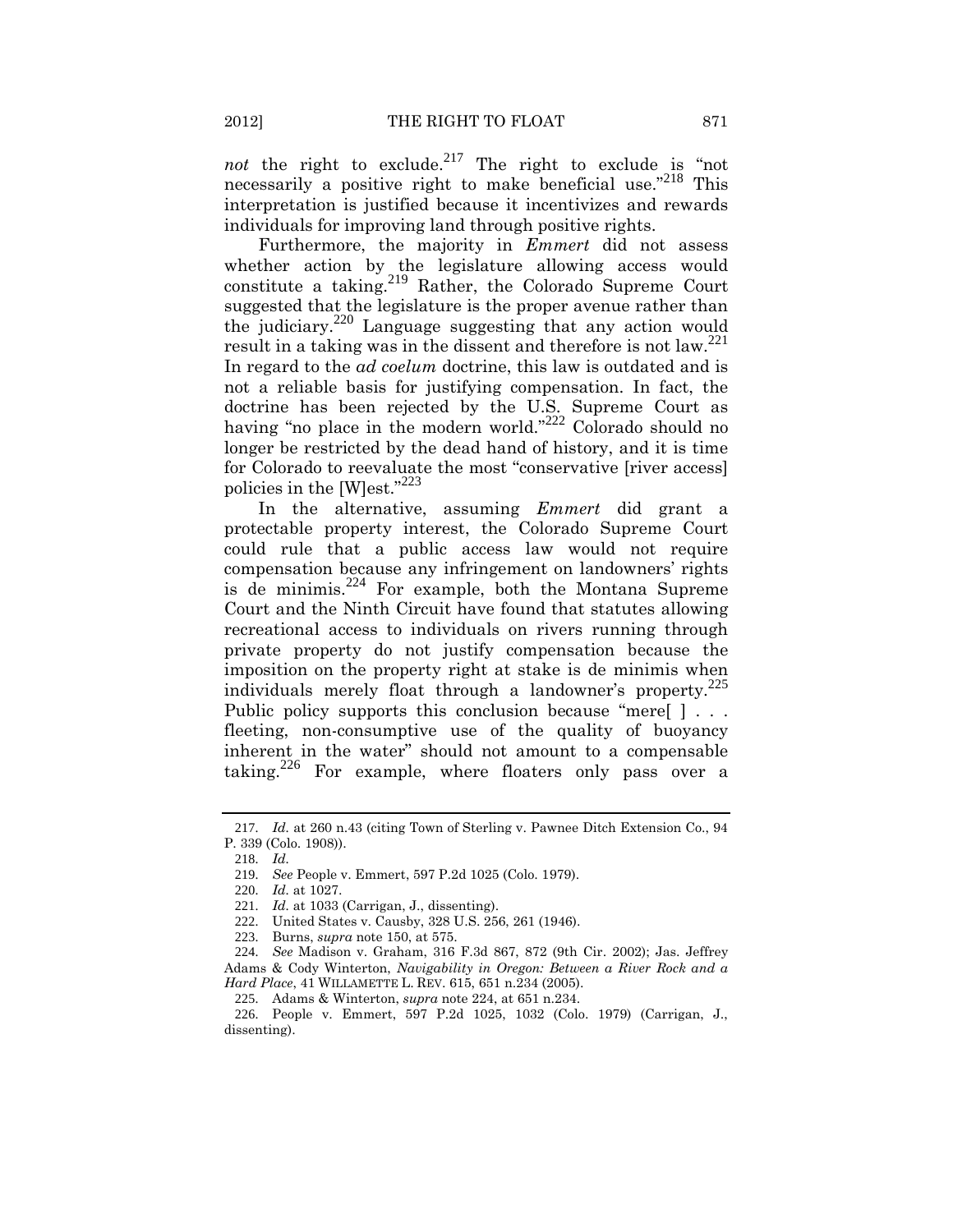landowner's property, without touching the banks or streambed, and are mindful of the property owner's rights, the nuisance value is minimal.<sup>227</sup>

To assuage opponents of the right to float, the Colorado Legislature should establish a right to float that balances the interests of property owners with those of recreational users. The legislature should incorporate statutory limitations similar to those found in previous agreements between landowners and recreational rafters.<sup>228</sup> The hours and number of commercial rafts allowed through certain areas should be limited. This would decrease the likelihood that private property would be damaged. Also, the legislature should limit the rivers accessible to those that have historically been commercially rafted. These measures would protect the interests of property owners without unduly burdening rafting operations because rafting outfitters would be free to continue floating the rivers that they currently raft. These are practical solutions to private landowner concerns because they have been forged through decades of mediation between proponents of the right to float and those opposed.<sup>229</sup> Therefore, by incorporating past individual agreements into the legislative solution, the legislature can formulate a practical solution without risking opportunistic behavior by individuals through an inefficient case-by-case approach.

Additionally, Attorney General Woodard's opinion clarified that section  $18-4-504.5$  controls, not the *Emmert* decision.<sup>230</sup> Therefore, the legislature intended section 18-4-504.5 to "approve of floating through private property" because it specifically mentioned beds and banks in the new definition while purposefully omitting the word "water."<sup>231</sup> Because the *Emmert* majority did not address the definition of "premises" in its opinion, this amendment "contains the best and clearest statement by the legislature on whether boating is a trespass," and its intent clearly shows a desire to allow the right to float. $232$ 

Finally, private landowners' concern that it is unnecessary for rafters to have access to their private land when there is an

<sup>227</sup>. Gast, *supra* not[e 4,](#page-1-3) at 260.

<sup>228</sup>. Fender, *supra* note [22.](#page-3-1)

<sup>229</sup>. *See id.*

<sup>230</sup>. Potter et al., *supra* not[e 3,](#page-1-0) at 478.

<sup>231</sup>. *Id.* at 476.

<sup>232</sup>. *Id.* at 478.